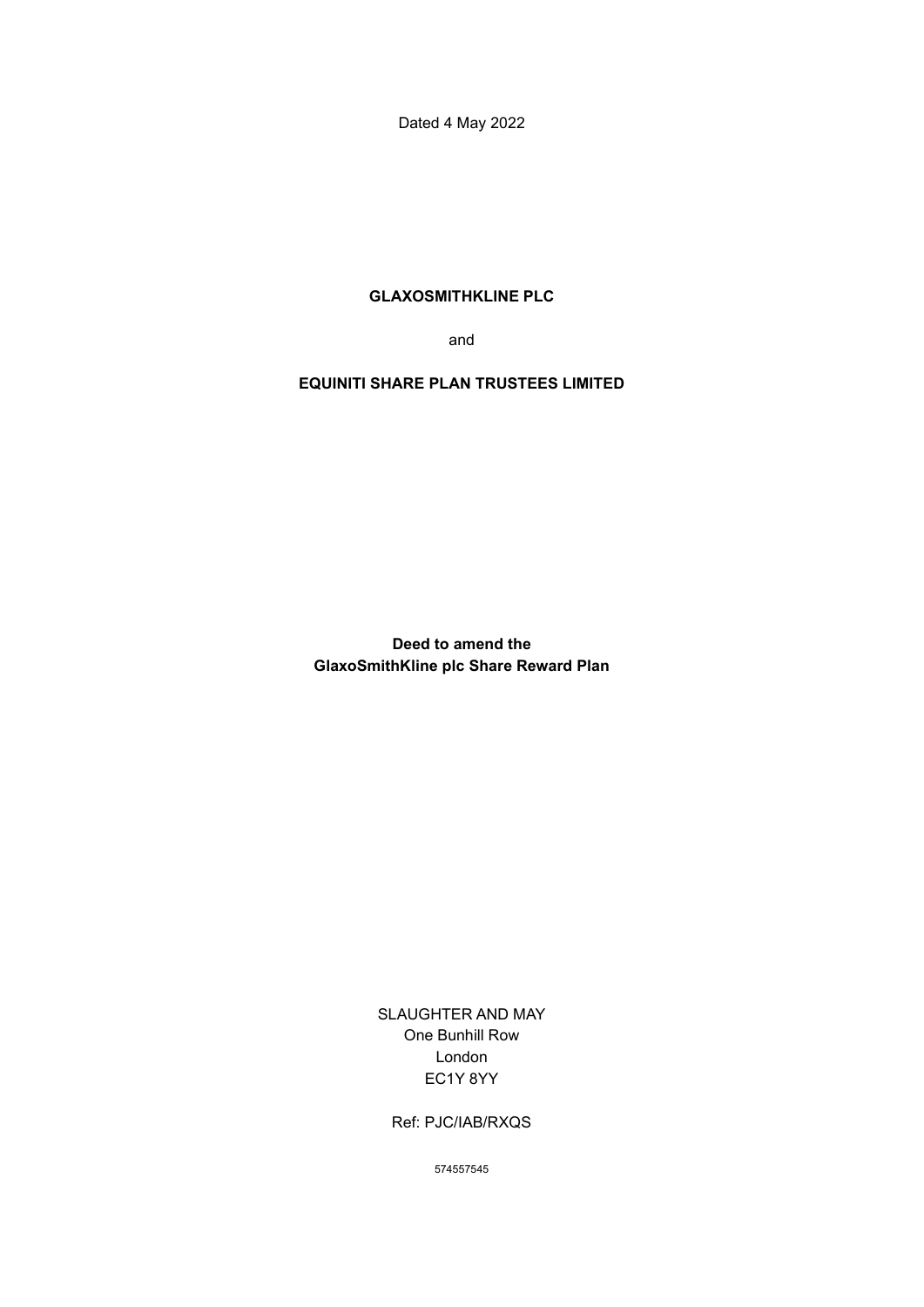# **Deed to amend the GlaxoSmithKline plc Share Reward Plan**

This deed is made on 4 May 2022 **between**:

- (1) **GlaxoSmithKline plc**; and
- (2) **Equiniti Share Plan Trustees Limited**.
- **1. Introduction**
- 1.1 GlaxoSmithKline plc is the "**Company**" in relation to the GlaxoSmithKline plc Share Reward Plan (the "**Plan**").
- 1.2 Equiniti Share Plan Trustees Limited is the trustee for the time being of the Plan (the "**Trustee**").
- 1.3 The Plan is governed by the Trust Deed and Rules (the "**Rules**") dated 3 May 2012, as amended on 9 December 2014. Rule [14.1](#page-29-0) of the Plan provides that the Directors of the Company and the Trustee may change the Rules at any time.
- 1.4 The Directors wish to amend the Rules to reflect certain changes to the tax legislation governing HMRC tax-qualified Share Incentive Plans and to include certain matters in the Rules that already apply by virtue of that legislation in order to make the interaction of the Rules and that legislation clearer.

## **2. Operative Part**

In exercise of their powers under Rule 14.1, with effect from the date of this deed, the Directors and the Trustee resolve to change the Plan as outlined in the blacklined copy of the Rules attached to this deed of amendment.

This document has been executed as a deed on the date shown at the top of this document.

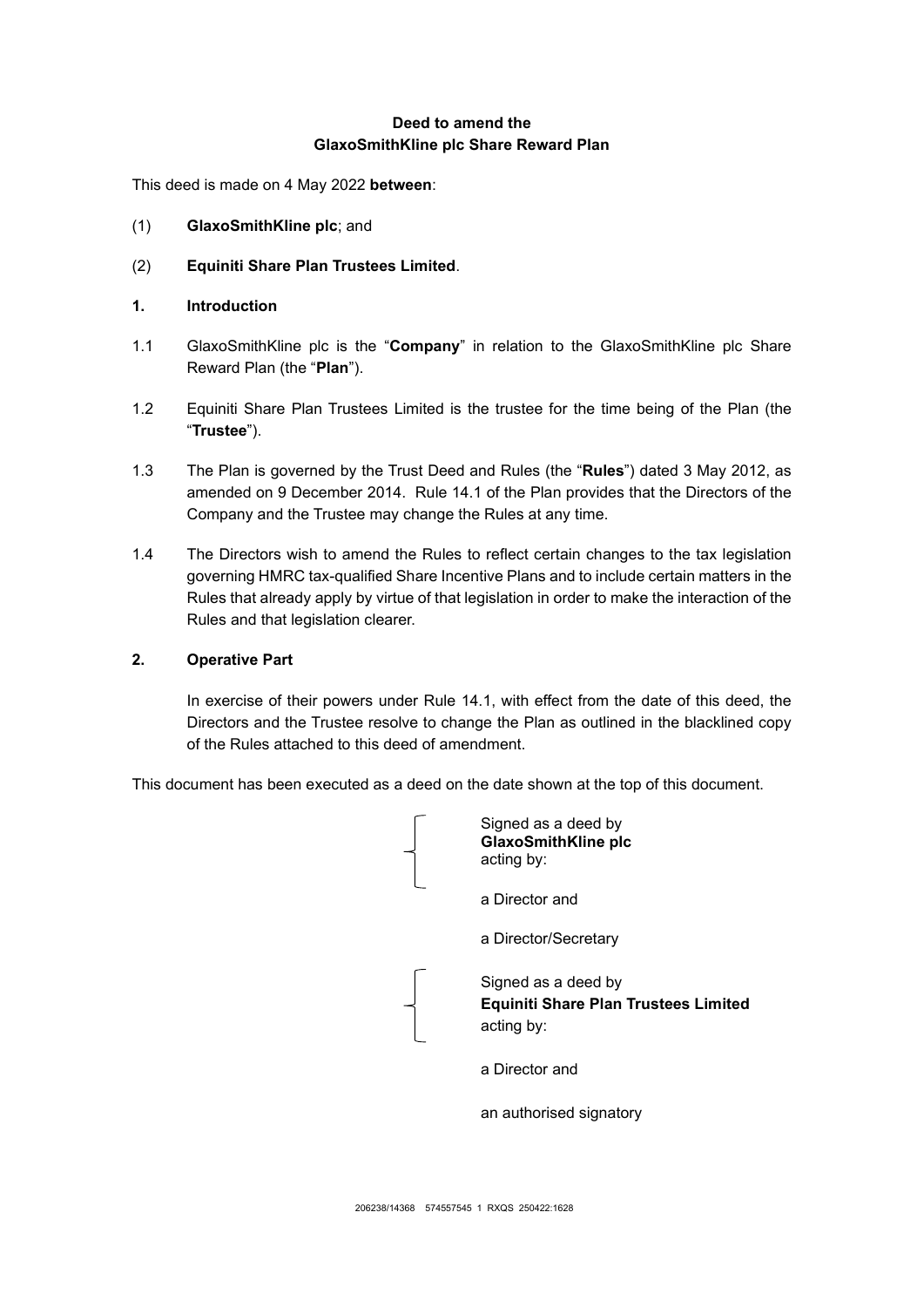Dated 4 May 2022

GlaxoSmithKline plc

# TRUST DEED AND RULES OF THE GLAXOSMITHKLINE PLC SHARE REWARD PLAN 2022

| Initial Shareholders' approval: | 20 September 2001 |
|---------------------------------|-------------------|
| Second Shareholders' approval:  | 3 May 2012        |
| Renewed Shareholders' approval: | 4 May 2022        |
| Amended:                        | 9 December 2014   |
|                                 | 4 May 2022        |

SLAUGHTER AND MAY One Bunhill Row London EC1Y 8YY

Ref: PJC/IAB/RXQS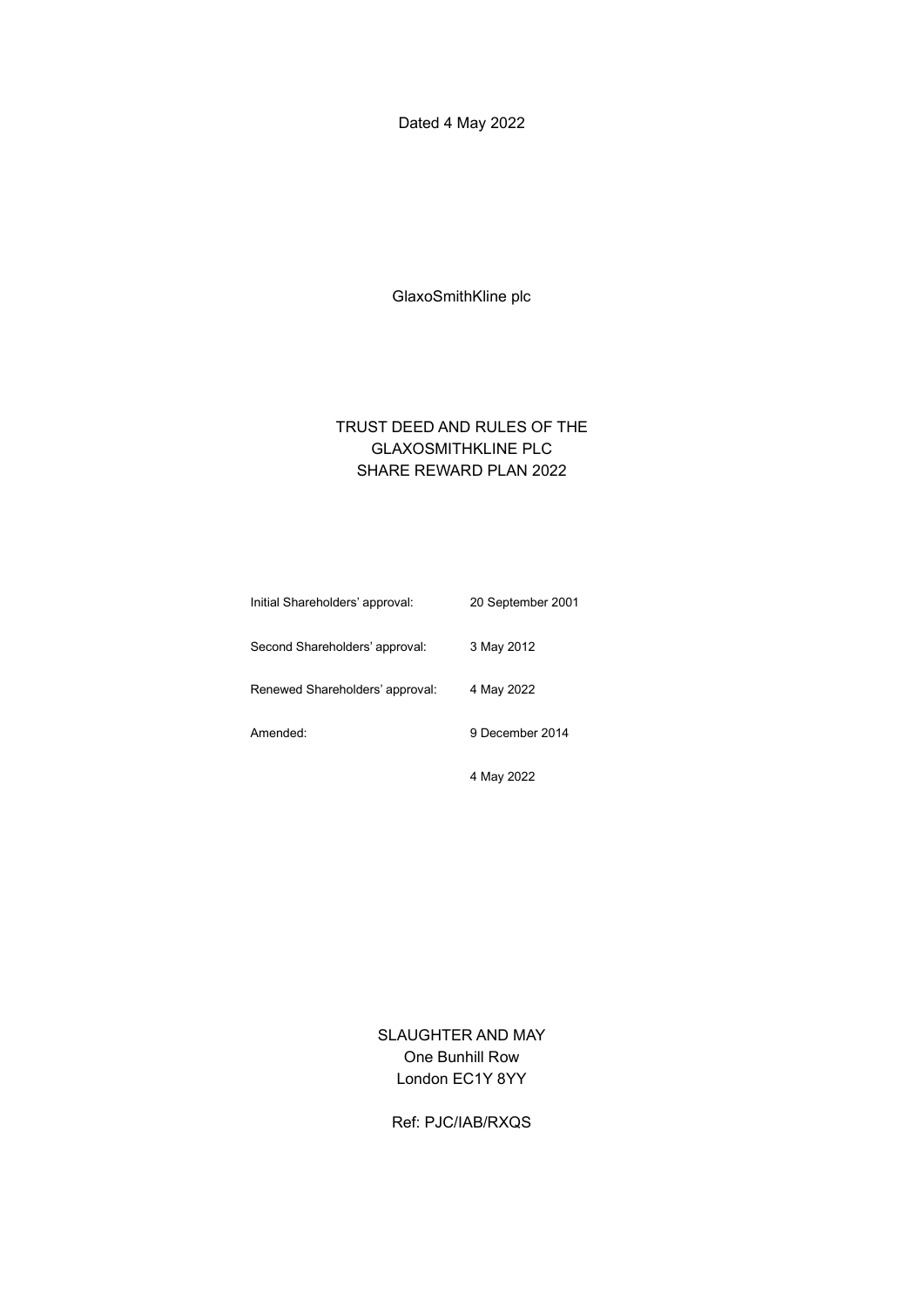## **TABLE OF CONTENTS**

| <b>Contents</b> |                                    | Page           |
|-----------------|------------------------------------|----------------|
| 1.              | Meaning of words used              | $\mathbf{1}$   |
| 2.              | Operation of the Plan              | 3              |
| 3.              | Joining the Plan                   | $\overline{4}$ |
| 4.              | <b>Free Shares</b>                 | 6              |
| 5.              | Partnership Shares                 | $\bf 8$        |
| 6.              | <b>Matching Shares</b>             | 12             |
| 7.              | <b>Dividends</b>                   | 13             |
| 8.              | General rules about Shares         | 15             |
| 9.              | Losing rights to Shares            | 19             |
| 10.             | General rules relating to the Plan | 20             |
| 11.             | Assets of the Plan                 | 23             |
| 12.             | <b>Trustees</b>                    | 24             |
| 13.             | <b>Participating Companies</b>     | 25             |
| 14.             | Changing the Rules                 | 26             |
| 15.             | Termination                        | 27             |
| 16.             | Governing law                      | 28             |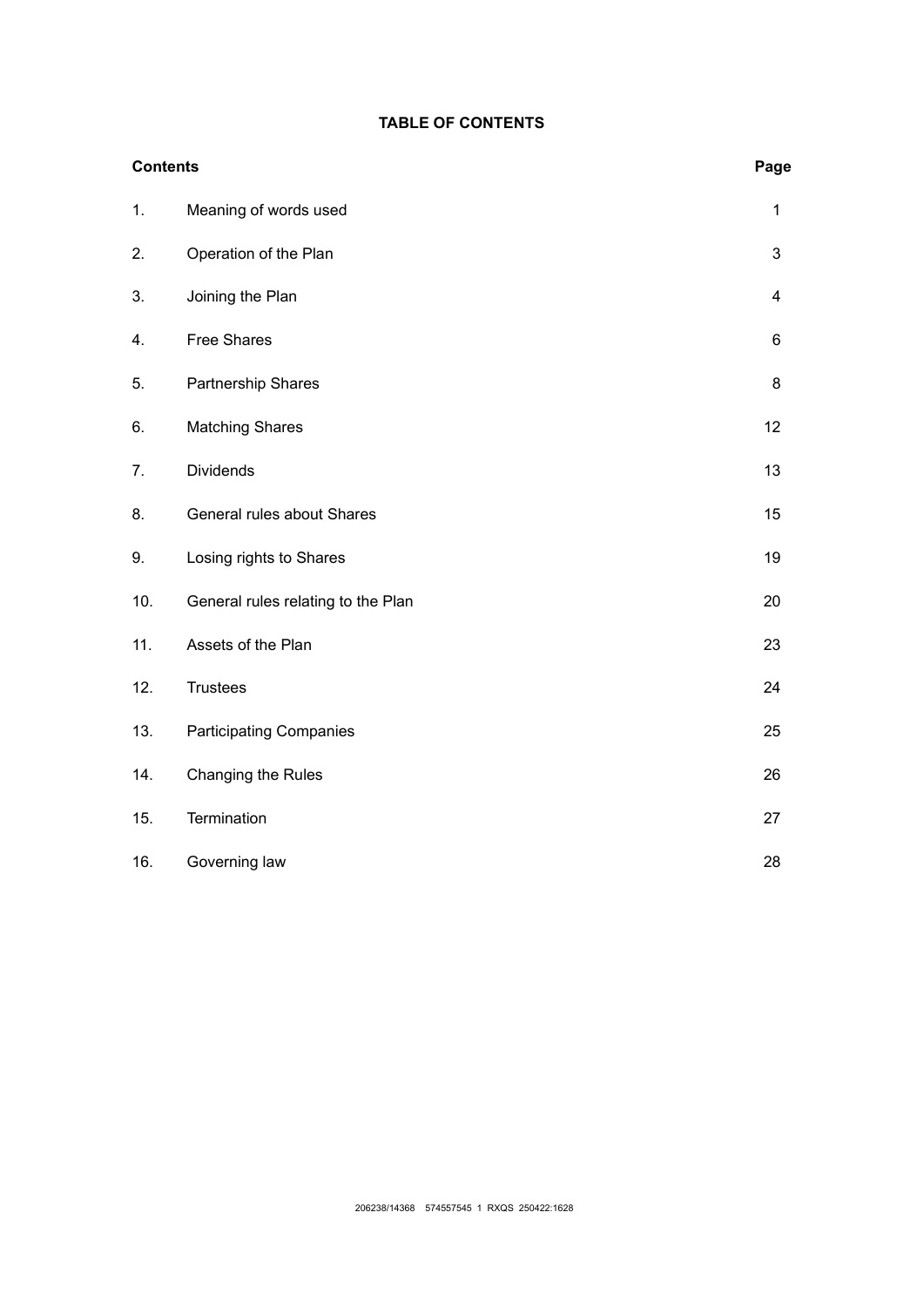## **Trust Deed and Rules of the GlaxoSmithKline plc ShareReward Plan 2022**

**This Trust Deed and Rules** of the GlaxoSmithKline plc ShareReward Plan 2022 are made as a deed on 20 September 2001 and amended on 3 May 2012, 9 December 2014 and 4 May 2022 between:

#### (1) **GlaxoSmithKline plc**; and

#### (2) **Equiniti Share Plan Trustees Limited**

to set up the Plan with effect from 13 December 2001.

#### <span id="page-4-0"></span>**1. Meaning of words used**

"**Accumulation Period**" means the period during which a Participant's contributions for Partnership Shares are held prior to their award and which must not be longer than the period specified in paragraph 51(1) of Schedule 2 (currently 12 months).

"**Allocation System**" means the system of calculating the number of Free Shares to be awarded from time to time, adopted by the Directors and which satisfies paragraph 9 of Schedule 2 (participation on same terms).

"**Award Day**" means the date on which Free or Matching Shares are awarded under the Plan.

"**the Company**" means GlaxoSmithKline plc, a company incorporated in England and Wales with registered number 03888792.

"**Company Reconstruction**" means a transaction affecting any Shares as described in paragraph 86 of Schedule 2.

"**Connected Share Incentive Plan**" means a Schedule 2 Plan (other than the Plan) established by the Company or a connected company (as defined in paragraph 18 of Schedule 2) of the Company.

"**Dealing Day**" means a day on which the London Stock Exchange is open for business.

"**Dealing Restrictions**" means any restrictions relating to dealing in shares imposed by law, order, regulation, Government directive or any dealing code adopted by the Company.

"**Directors**" means the board of directors of the Company or a duly authorised committee of it.

"**Dividend Shares**" means Shares which the Trustees acquire by reinvesting Participants' cash dividends from their Plan Shares, as described in Rule [7.](#page-16-0)

"**Employee**" means, except for the purposes of Rule [10.6,](#page-24-0) an employee of a Participating Company.

"**Employment**" means employment by the Company or any associated company (within the meaning of paragraph 94 of Schedule 2).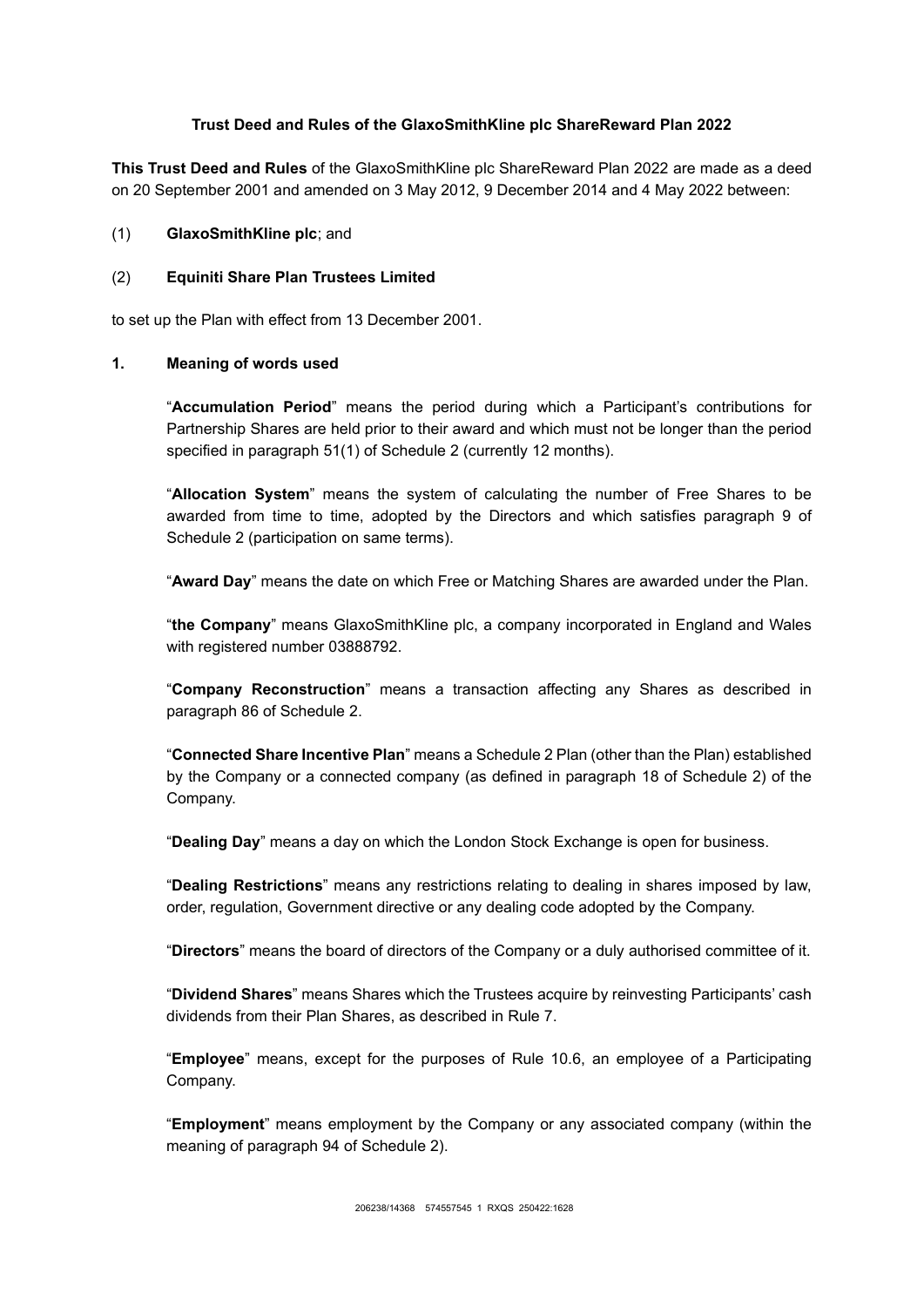"**Free Shares**" means Shares awarded to Participants without payment, as described in Rule [4.](#page-9-0)

"**HMRC**" means Her Majesty's Revenue and Customs.

"**Holding Period**" means the period which the Directors set from time to time for holding Free, Matching and Dividend Shares in the Plan, as described in Rule [4.2](#page-9-1) and [7.5.](#page-17-0)

"**ITEPA**" means the Income Tax (Earnings and Pensions) Act 2003.

"**London Stock Exchange**" means the London Stock Exchange or a successor body.

"**Market Value**" means:

- (i) on any day where Shares are admitted to the Official List of the UK Listing Authority and traded on the London Stock Exchange and the Shares acquired for an award are purchased (x) on a single Dealing Day, or (y) over five or fewer consecutive Dealing Days ending on the Award Day or (z) over five or fewer consecutive Dealing Days ending on the date on which Partnership or Dividend Shares are acquired and awarded to all Participants on the same day, the average of the prices paid by the Trustee for those Shares; or
- (ii) in any other case, the mid-market closing price derived from the Daily Official List of the London Stock Exchange on the preceding Dealing Day or, if the Directors so decide, the average mid-market closing price (as so derived) on the three preceding Dealing Days; and
- (iii) where Shares are not so admitted, "Market Value" has the meaning given by virtue of Part VIII of the Taxation of Chargeable Gains Act 1992 and as agreed in advance with HMRC Shares and Assets Valuation.

In either case, if the Shares are subject to a restriction, Market Value is determined as if they were not.

"**Matching Shares**" means Shares awarded without payment as described in Rule [6,](#page-15-0) in proportion to any Partnership Shares allocated to behalf of Participants.

"**Method 1**" means the method described in paragraph 41 of Schedule 2.

"**Method 2**" means the method described in paragraph 42 of Schedule 2.

"**Official List**" means the list maintained by the Financial Conduct Authority for the purpose of section 74(1) Financial Services and Markets Act 2000.

"**Participant**" means any Employee who has joined the Plan.

"**Participating Company**" means an employer participating in the Plan being the Company, any Subsidiary and any other company if its participation would not prevent the Plan from being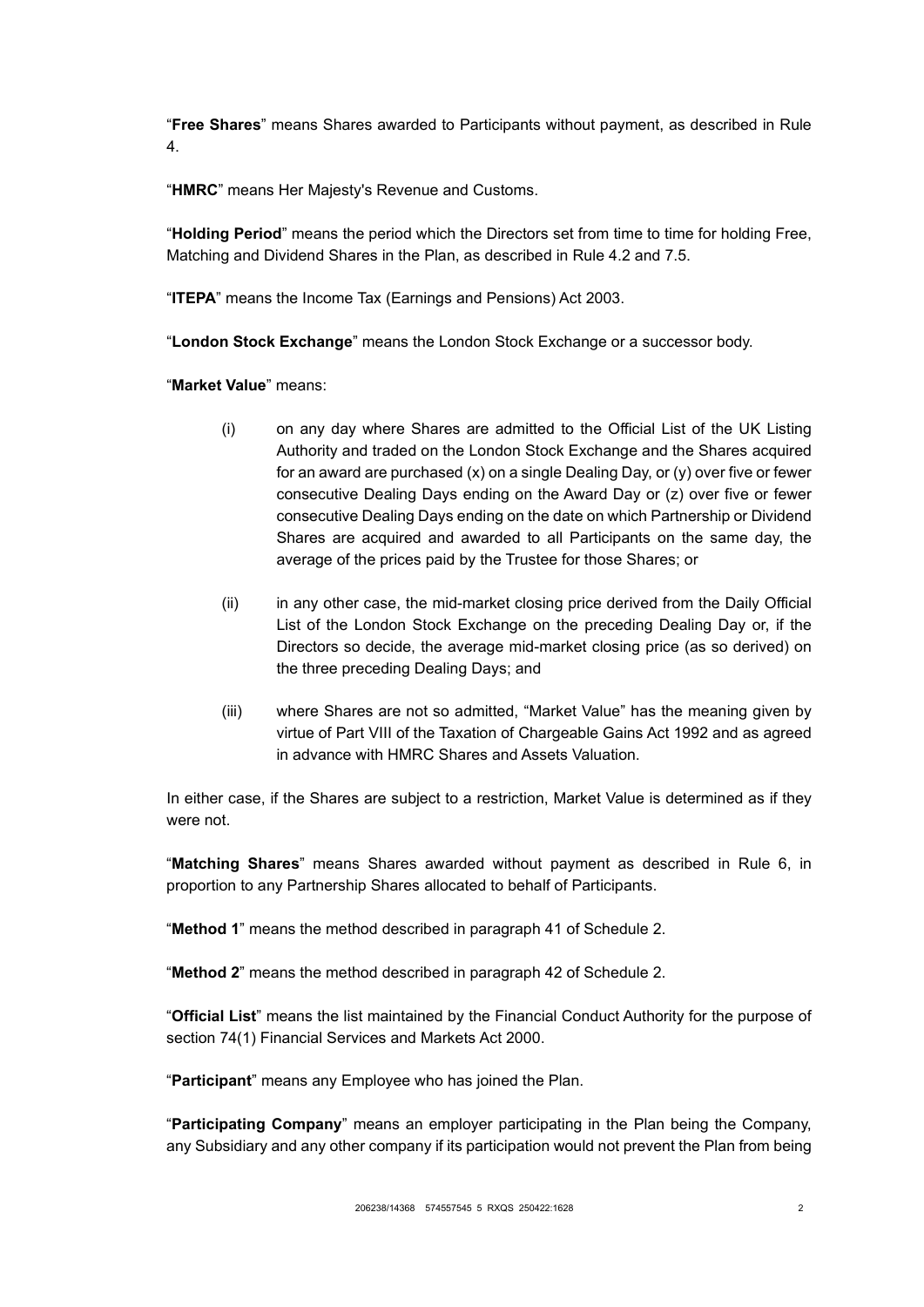a Schedule 2 plan and which in both cases is so designated by the Directors and which has agreed to comply with the Plan rules as described in Rule [13.1.](#page-28-1)

"**Partnership Shares**" means Shares which the Trustees allocate to Participants in respect of the sums deducted from their salary as described in Rule [5.](#page-11-0)

"**Performance Measures**" means targets set by the Directors from time to time, which meet the requirements of paragraph 39 of Schedule 2 and govern the availability or number of Free Shares to be awarded under Rule [4.](#page-9-0)

"**Plan**" means the GlaxoSmithKline plc Share Reward Plan, as changed from time to time.

"**Plan Shares**" mean the Shares awarded to or allocated to Participants under the Plan, including Dividend Shares.

"**Salary**" has the meaning in paragraph 43(4) of Schedule 2.

"**Schedule 2**" means Schedule 2 to ITEPA.

"**Schedule 2 plan**" means a plan in relation to which the requirements of Parts 2 to 9 of Schedule 2 are being met.

"**Share**" means a share in the capital of the Company, which meets the requirements of Part 4 of Schedule 2. This includes any security which forms part of any new holding referred to in paragraph 86 of Schedule 2.

"**Subsidiary**" means a company which is under the control of the Company within the meaning of section 995 of the Income Tax Act 2007 (as extended by paragraph 91 of Schedule 2).

"**Trustees**" means the trustee or trustees for the time being of the Plan.

Expressions not otherwise defined in this Deed have the meanings given by Schedule 2.

References to any statutory provision are to that provision as amended or re-enacted from time to time (and any regulations made under it), and, unless the context otherwise requires, words in the singular will include the plural and vice versa.

### <span id="page-6-0"></span>**2. Operation of the Plan**

#### **2.1 Purpose of the Plan**

The purpose of the Plan is to provide, in accordance with Schedule 2, benefits to Participants in the form of Shares which give them a continuing stake in the Company.

The Trustees may achieve the purpose of the Plan by applying the capital and income of the Plan assets to or for the benefit of Participants as described in the Rules.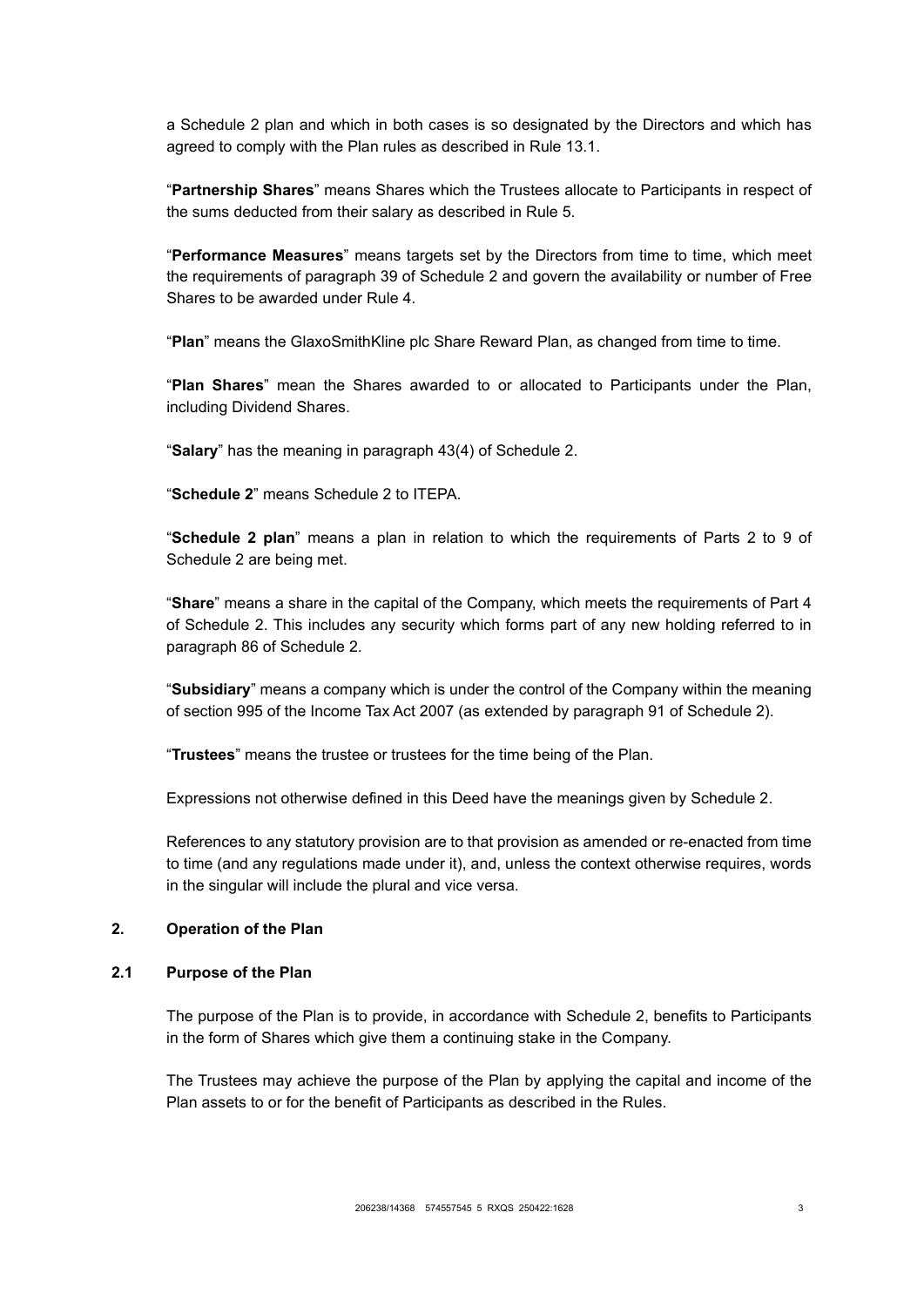Every Employee who is invited to participate in the Plan must be invited on the same terms, and those who do participate must actually do so on the same terms, complying with paragraph 9 of Schedule 2.

## **2.2 Time of operation**

The Directors can only operate the Plan at any time after it has become a Schedule 2 plan. Free Shares will only be awarded within 42 days commencing on any of the following:

- 2.2.1 the day after the announcement of the Company's results to the London Stock Exchange for any period;
- 2.2.2 any day on which the Directors resolve that exceptional circumstances exist which justify an award of Free Shares;
- 2.2.3 any day on which changes to the legislation or regulations affecting Schedule 2 Plans are announced, effected or made; and
- 2.2.4 the day on which Shares are first admitted to any stock exchange nominated by the Directors.

If the Directors or the Trustees cannot award Free Shares due to Dealing Restrictions, the Directors or the Trustees may award Free Shares within 42 days after the lifting of such restrictions.

An Award of Free Shares, Partnership Shares, Matching Shares or Dividend Shares may only be granted under the Plan within ten years of the date on which the Plan was last approved by the Company in general meeting.

## <span id="page-7-0"></span>**3. Joining the Plan**

#### **3.1 Invitations and applications to join**

Whenever the Directors decide to operate the Plan, they must invite all Employees who fulfil the requirements set out in Rule [3.2](#page-8-0) to join the Plan. They may also invite other Employees who satisfy the requirements of Rule [3.2.2.](#page-8-1)

But they must not invite any Employee to receive an award of Free Shares, Matching Shares or Partnership Shares in any tax year who is to participate at the same time in a Connected Share Incentive Plan or would have so participated but for the failure to meet a performance target.

The Trustees must maintain records of Employees who have participated in the Plan or any Connected Share Incentive Plan.

The Directors may decide not to invite Employees to participate in an award of Free Shares who have given or received notice of termination of employment on or before the Award Day relating to that award.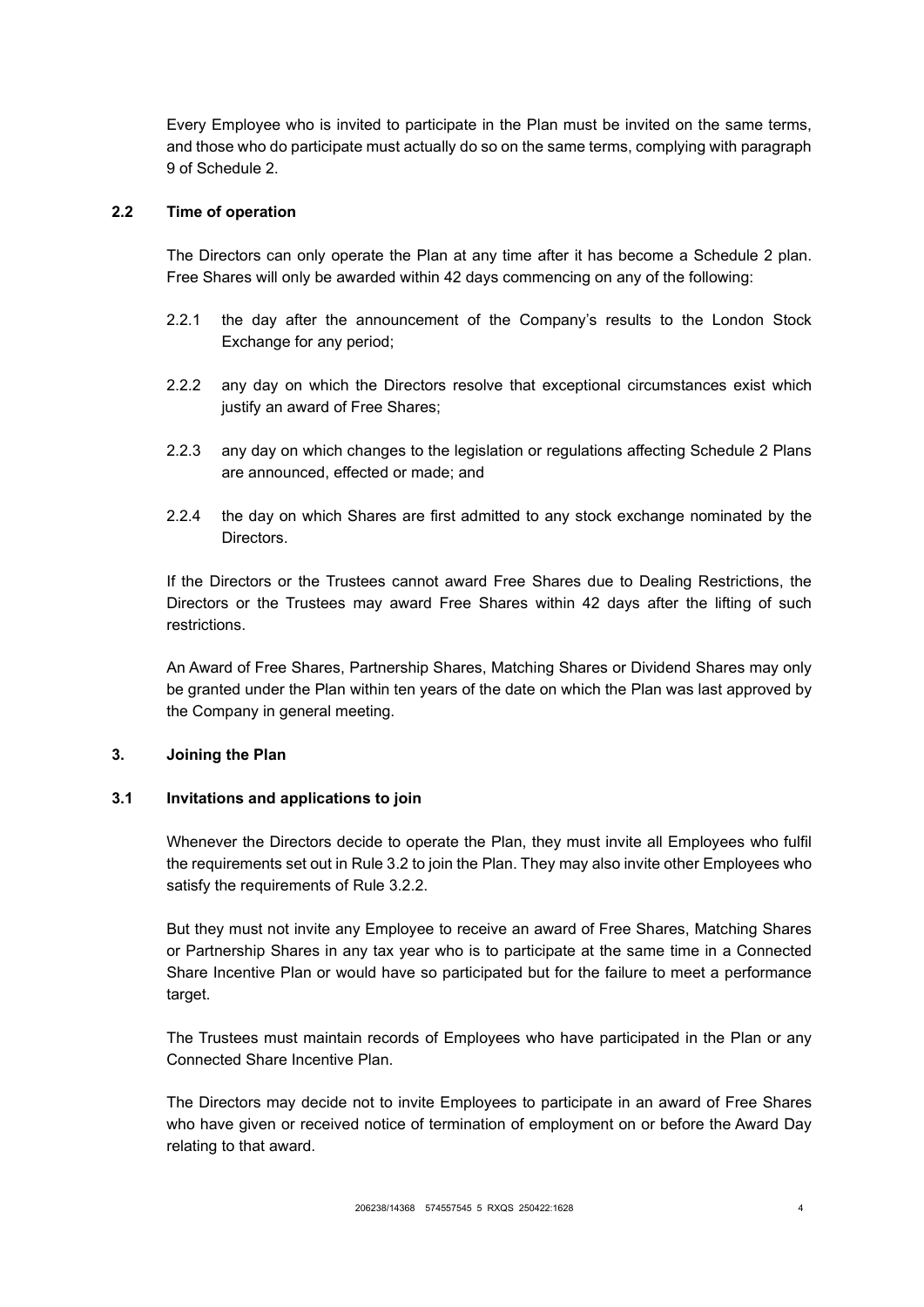The letters of invitation and application to join the Plan must be made in the form agreed by the Directors and the Trustees. This may include invitations and applications by writing or by e-mail, internet (or other electronic means) or interactive voice response.

The letter of invitation and application form will, if applicable, specify whether, for that operation of the Plan, Free Shares and/or Partnership and Matching Shares (and, where relevant, Dividend Shares) may be acquired. If Partnership Shares are available, the application form will comply with Rule [5.](#page-11-0)

## <span id="page-8-0"></span>**3.2 Requirements for joining**

The requirements are that the Employee:

- 3.2.1 is a UK resident taxpayer (within the meaning of paragraph 8(2) of Schedule 2); and
- <span id="page-8-1"></span>3.2.2 has been an employee of a qualifying company (within the meaning of paragraph 17 of Schedule 2) throughout any qualifying period of service.

# **3.3 Qualifying period of service**

The Directors may set a qualifying period of service from time to time. If the Directors set such a period for any operation of the Plan, it must apply in relation to, and be the same for, all Employees.

If Free Shares are offered, this period can be up to 18 months, ending with the date of award of Free Shares.

If Partnership and Matching Shares are offered and there is no accumulation period, the qualifying period can be up to 18 months, ending with the start of deductions from salary under Rule [5.](#page-11-0) If there, is an accumulation period, the qualifying period can be up to 6 months, ending with the start of the relevant accumulation period.

## **3.4 Return of application forms**

Employees invited to participate in the Plan and who wish to do so, must return the signed application form (in such form as the Directors may determine) to the Company by the date specified. By signing the form they agree to the terms and conditions of participation set out in the form. If a signed application form is not received by the date specified, any right to acquire Matching or Partnership Shares will lapse and (unless the next sentence applies) the Trustees will not award Free Shares. In the case of Free Shares, Employees may be given the opportunity to opt out of the award provided that they are given 25 days or such other period as HMRC may determine to do so.

## **3.5 Revoking applications**

Before an Award Day, any Employee may write to the Company and tell the Trustees not to award Free Shares to them on that Award Day or on each later Award Day. That Employee may write to the Company to revoke this direction at any time but must fulfil the requirements for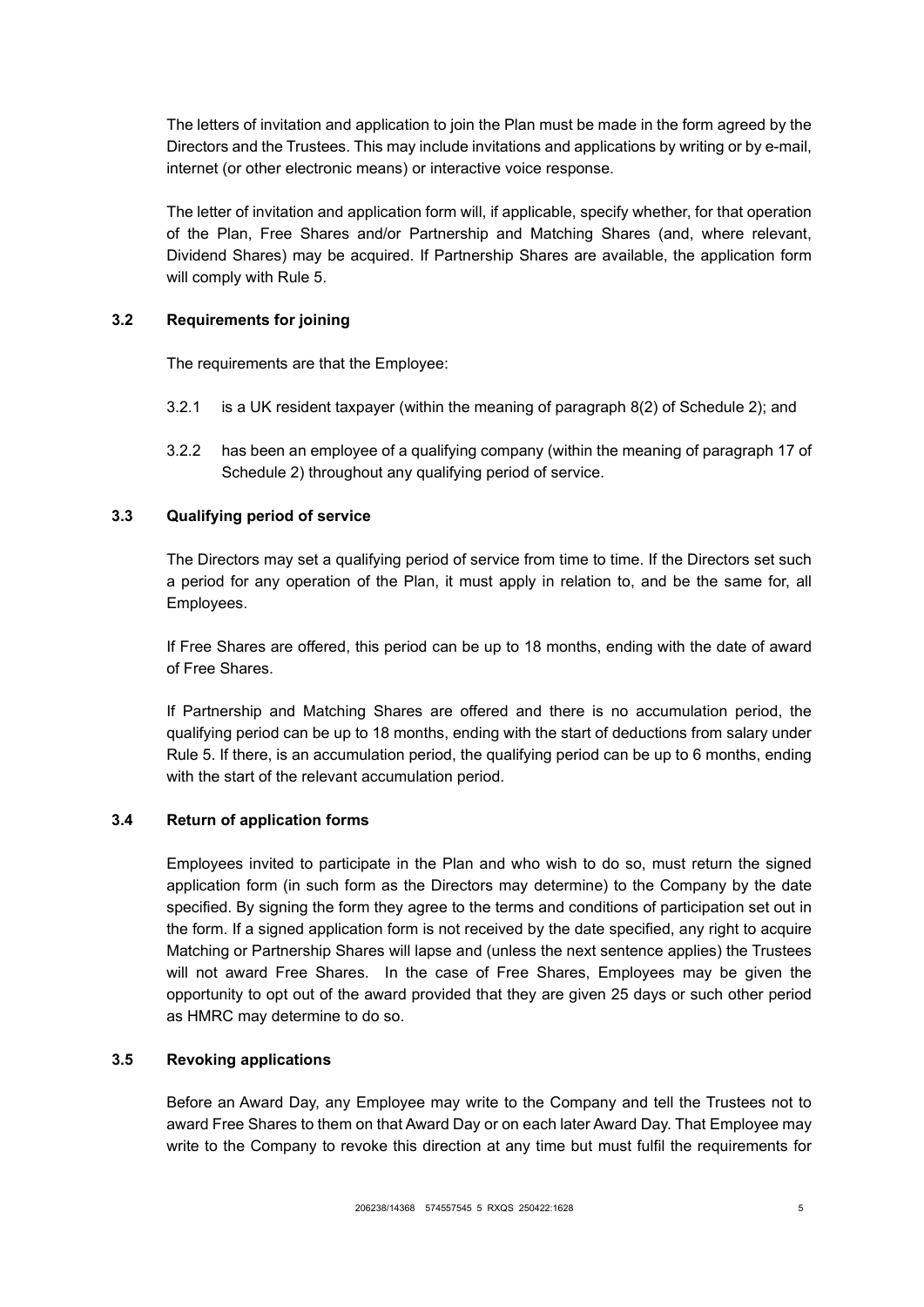joining for any future operations of the Plan, and must complete an application form. The Company will give the Employee the opportunity to revoke this direction before each later Award Day.

### <span id="page-9-0"></span>**4. Free Shares**

### <span id="page-9-2"></span>**4.1 Limit**

If the Plan is operated to provide Free Shares, Free Shares awarded to each Employee participating in the Plan must not have a Market Value on the Award Day of more than £3,600 in any tax year, or any other amount set out in paragraph 35(1) of Schedule 2.

Where, in a tax year, an Employee participating in the Plan has been awarded Free Shares and has, in the same tax year, been awarded free shares under any Connected Share Incentive Plan, those free shares will count, for the purposes of this Rule [4.1](#page-9-2) as if they were Free Shares awarded under this Plan.

### <span id="page-9-1"></span>**4.2 Terms relating to Free Shares**

The Directors will set the following:

- 4.2.1 the Allocation System for that operation of the Plan including any Performance Measures which apply, using either Method 1 or Method 2;
- <span id="page-9-4"></span>4.2.2 the Holding Period, which must be at least three years but not more than five years beginning with the Award Day, must be the same for all Free Shares being awarded and cannot be increased once set in relation to an Award.

During this Holding Period, Rule [8.4](#page-19-0) applies in relation to the Free Shares.

## **4.3 Varying size of Awards**

- 4.3.1 An award of Free Shares may be made by reference to an Employee's remuneration, length of service and number of hours worked. Where an award of Free Shares is by reference to more than one of these factors:
	- (i) each factor must give rise to a separate entitlement related to the level of remuneration, length of service or (as the case may be) hours worked; and
	- (ii) the total entitlement must be the sum of those separate entitlements.
- 4.3.2 An award of Free Shares may also be made on the basis of Performance Measures in accordance with Rule [4.4.](#page-9-3)

## <span id="page-9-3"></span>**4.4 Notifying Participants**

As soon as practicable the Directors will inform each Participant of the Holding Period applying to the Free Shares, and the details referred to in Rule [4.7.2.](#page-10-0)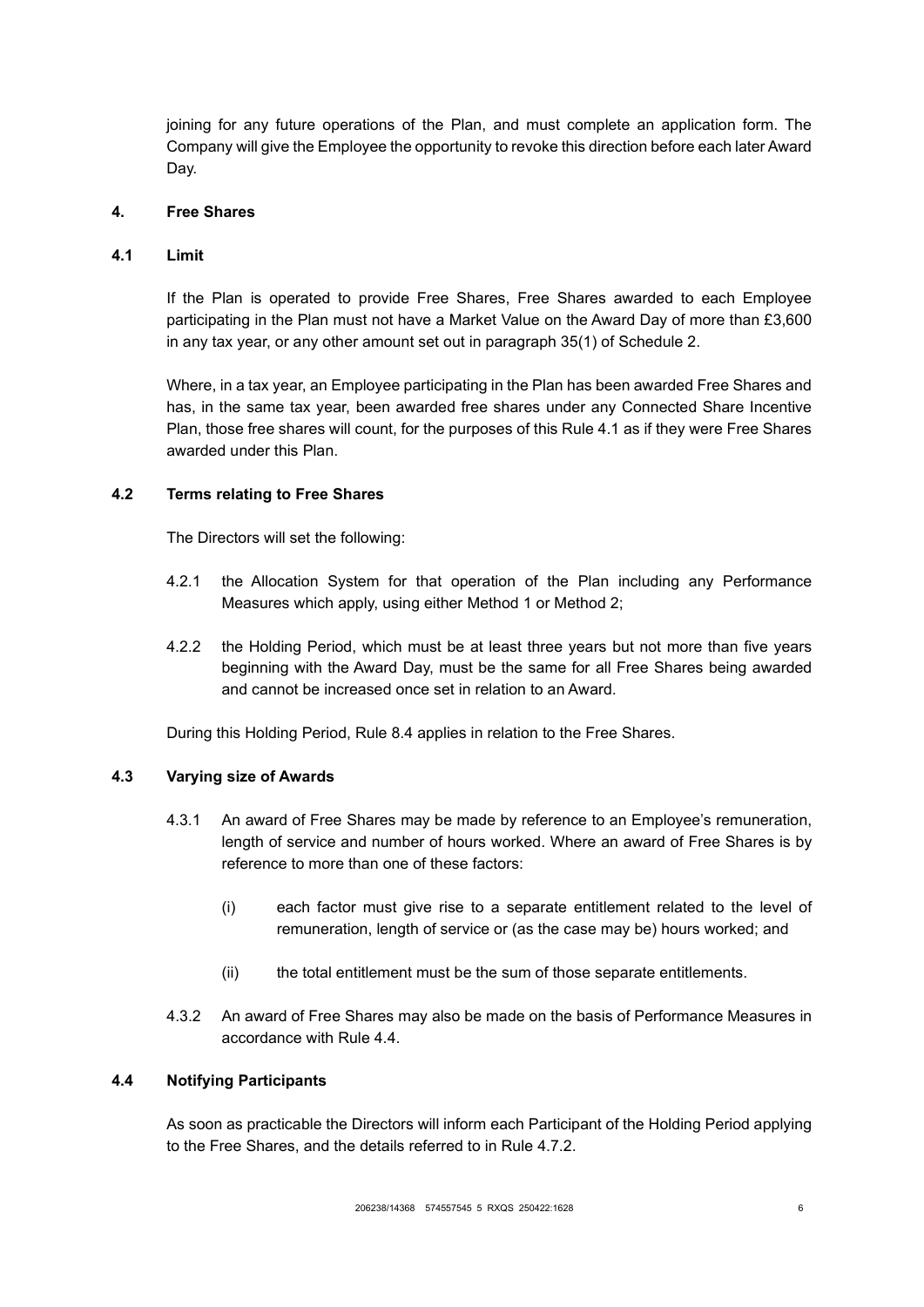If Performance Measures apply to the availability, number or value of Free Shares, the Directors will, as soon as reasonably practicable, inform:

- 4.4.1 each Participant about the Performance Measures which will be used to calculate the number of Free Shares awarded to them; and
- 4.4.2 all Employees in general terms of the Performance Measures to be used to calculate the number of Free Shares awarded to each Participant. But the Directors may exclude from such notice any information if they reasonably consider that to disclose it would prejudice commercial confidentiality.

### <span id="page-10-1"></span>**4.5 Forfeiture of Free Shares**

The Directors may decide that an award of Free Shares will be made on the basis that if Participants leave Employment for a specified reason within a specified period (not exceeding three years from the Award Day) they will lose their interest in those Free Shares.

#### **4.6 Payments by Participating Companies and acquiring Shares**

As soon as practicable after setting the terms relating to the Free Shares, the Directors will inform each Participating Company of the amount it is required to contribute for that operation of the Plan. Each Participating Company will pay to the Trustees this amount. The Trustees will immediately use the funds to purchase or subscribe for Shares, as agreed with the Directors.

#### **4.7 Awards of Free Shares**

- 4.7.1 The Trustees will award Free Shares to each Participant on the basis set out in the Allocation System and any Performance Measures. If they award Free Shares to a Participant who is not an Employee on the Award Day or has given or received notice of termination of Employment on or before the Award Day, this award will not be valid.
- <span id="page-10-0"></span>4.7.2 As soon as practicable after the award of Free Shares, the Trustees will inform each Participant of the award. The Trustees will include the Award Day, the number and description of the Free Shares, their Market Value on the Award Day, the Holding Period and any restrictions applying to them (other than those which apply under the Rules), including any provision for forfeiture under Rule [4.5.](#page-10-1)

### **4.8 Transfer of legal title**

After the end of the Holding Period the Participant may at any time direct the Trustees to transfer legal title of Free Shares and any related Dividend Shares to them, or as they may direct.

#### **4.9 Losing Rights to Free Shares**

The Directors may decide that a Participant may lose any rights to receive Free Shares in accordance with Rule [9.](#page-22-0)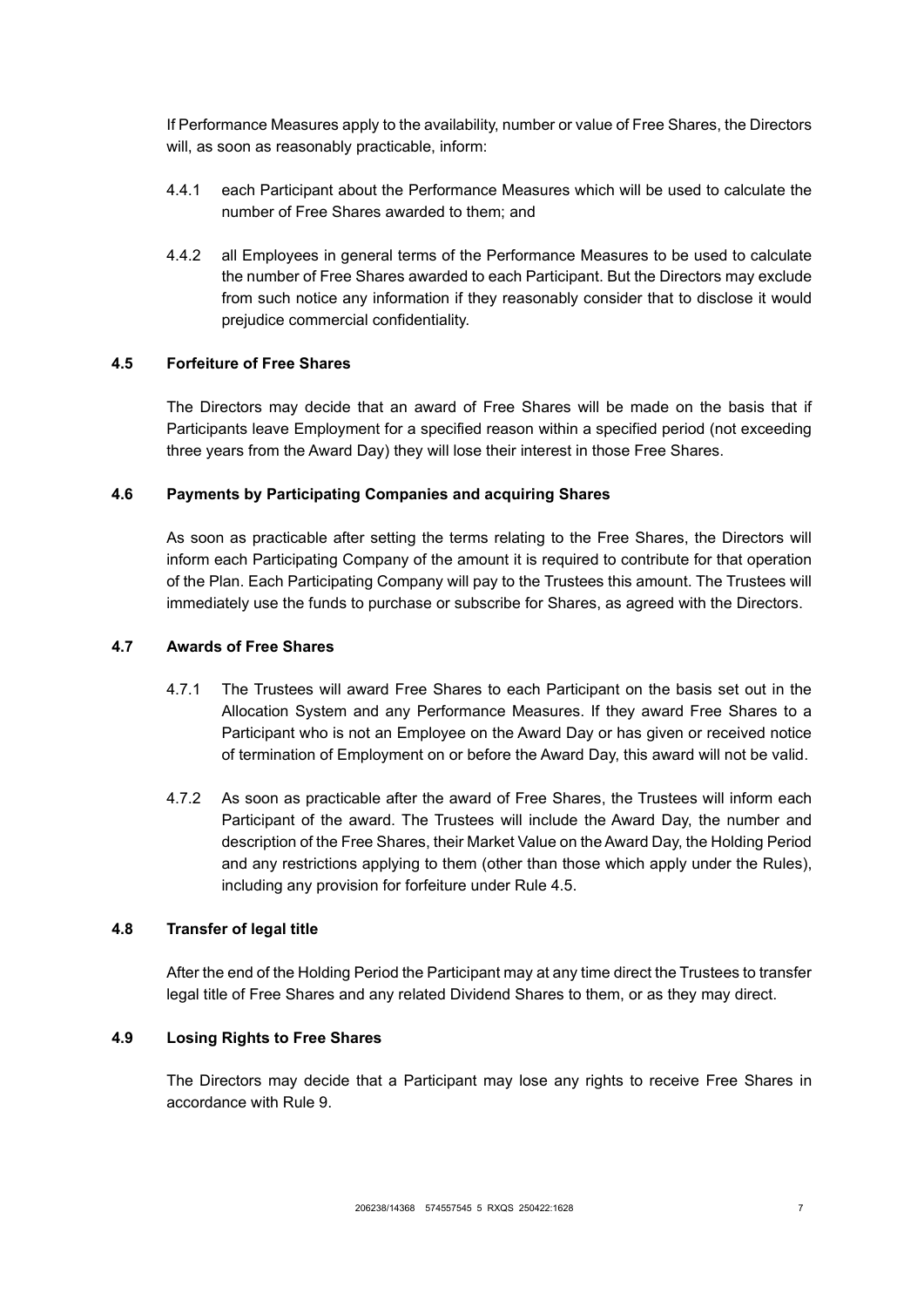## <span id="page-11-0"></span>**5. Partnership Shares**

## <span id="page-11-1"></span>**5.1 Limits**

If the Plan is operated to provide Partnership Shares, Employees invited to invest in Partnership Shares (using deductions from salaries) who wish to do so, must complete the relevant section of the application form. This section will satisfy the requirements of Part 6 of Schedule 2 and will include the notice required under paragraph 48 of Schedule 2 (possible effect of deductions on state benefits).

Each Participating Company will calculate the amounts and times of deductions of salary ("contributions") for its Participants.

Participants must not contribute more than:

- 5.1.1 the lower of 10% of the Participant's Salary for that tax year or £1,800 in any tax year; or
- 5.1.2 any other percentage or amount set out in paragraph 46 of Schedule 2 from time to time.

If the contributions exceed these limits, the excess amount will be repaid to the Participant as soon as practicable, after deducting any income tax and national insurance contributions due.

The Directors may set from time to time a minimum amount (not more than £10, or such other amount set out in paragraph 47 of Schedule 2 from time to time) for contributions on any occasion, irrespective of the intervals at which contributions are to be made. If there is such a minimum limit, it will be set out in the application form to be signed by Participants.

The Directors may also set from time to time a limit on the number of Shares which may be acquired as Partnership Shares. If there is such a limit, it will be set out in the application form to be signed by Participants. The Company will notify Participants of such a limit in accordance with the requirements of paragraph 53 of Schedule 2.

If a Participant makes contributions under this Plan in a tax year and, in the same tax year, has made contributions under any Connected Share Incentive Plan, those contributions will count, for the purpose of this Rule [5.1,](#page-11-1) as if they were contributions under this Plan.

## **5.2 Scaling down**

If there is a limit on the number of Partnership Shares which may be acquired and the contributions set out in the application forms exceed that number, the Directors will scale down applications by taking the following steps as necessary:

- 5.2.1 reduce the excess over the set minimum contributions proportionately; then
- 5.2.2 reduce all contributions to the set minimum sum; then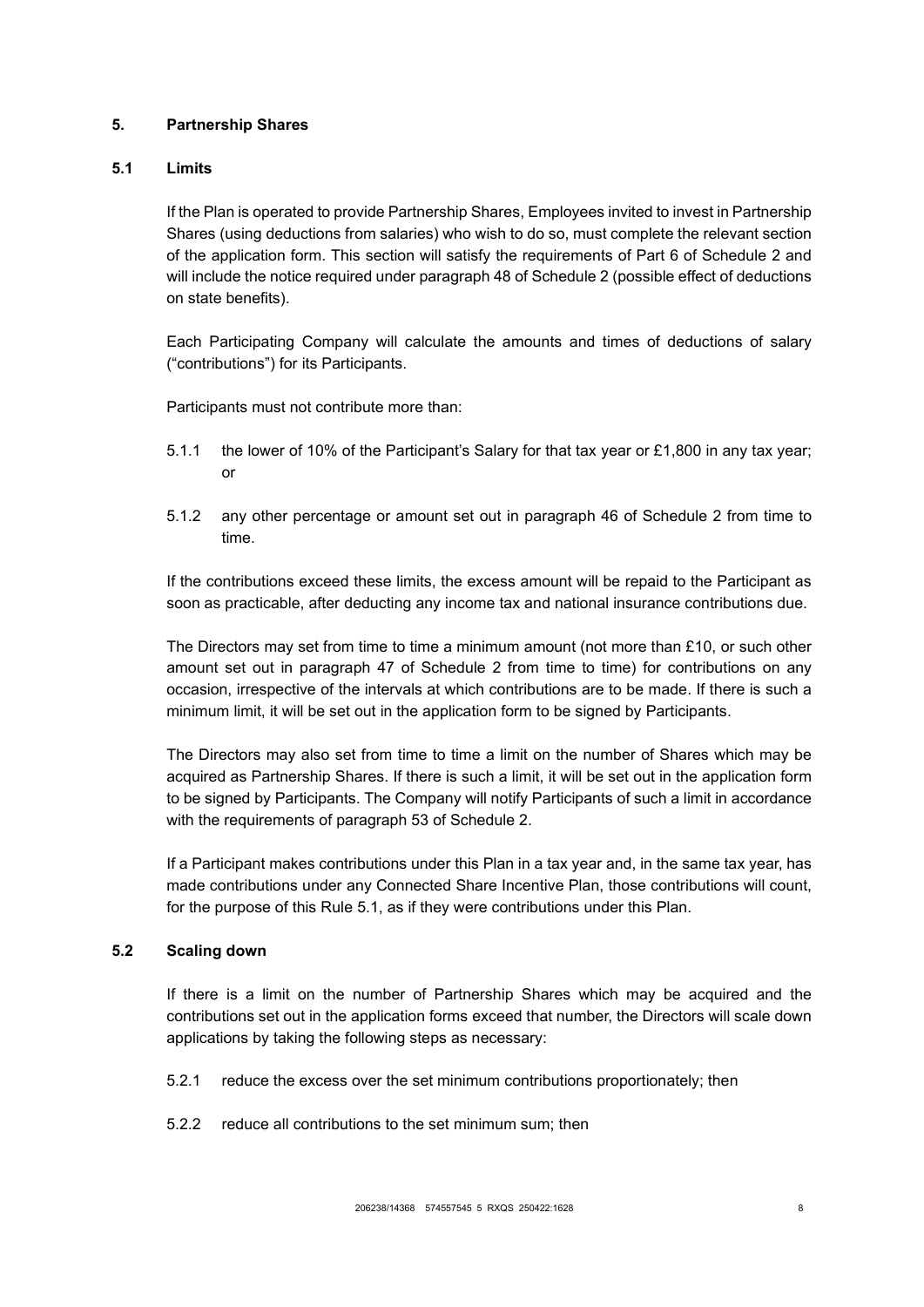5.2.3 select applications to contribute the minimum sum by lot.

The Directors will notify Participants of the scaling down and their application forms will be deemed changed or withdrawn.

### <span id="page-12-2"></span>**5.3 Holding contributions**

The Participants' contributions will be deducted from their salary and transferred to the Trustees as soon as practicable. The Trustees will hold the contributions in an account with:

- 5.3.1 a person falling within section 991(2)(b) of the Income Tax Act 2007; or
- 5.3.2 a building society; or
- 5.3.3 a firm failing within section 991 (2)(c) of the Income Tax Act 2007.

The account may, but need not, pay interest on the contributions held. If it does, the Trustees must account to each Participant for the interest earned on their contributions.

The Trustees must pay to a Participant any contributions it holds (after deducting any income tax and national insurance contributions due) together with any interest if, before acquiring Partnership Shares on behalf of the Participant:

- 5.3.4 they receive a termination notice under Rule [15;](#page-30-0) or
- 5.3.5 the Plan ceases to be a Schedule 2 plan by virtue of paragraphs 81H or 81I of Schedule 2; or
- 5.3.6 the Participant ceases to be in Employment during an Accumulation Period.

#### <span id="page-12-0"></span>**5.4 Allocating shares - no Accumulation Period**

- 5.4.1 If there is no Accumulation Period, the Trustees must allocate Partnership Shares to the Participants by a date set by the Trustees at their Market Value. This date must be not later than 30 days after the last day on which the relevant deduction of Contributions takes place.
- 5.4.2 All Partnership Shares must be allocated on the same date.

### <span id="page-12-1"></span>**5.5 Allocating shares - Accumulation Period**

- 5.5.1 If there is an Accumulation Period, the Trustees must allocate Partnership Shares to each Participant within 30 days after the end of that period.
- 5.5.2 The number of Shares awarded to each Participant will be calculated using the one of the following methods, as determined by the Directors and set out in the application form: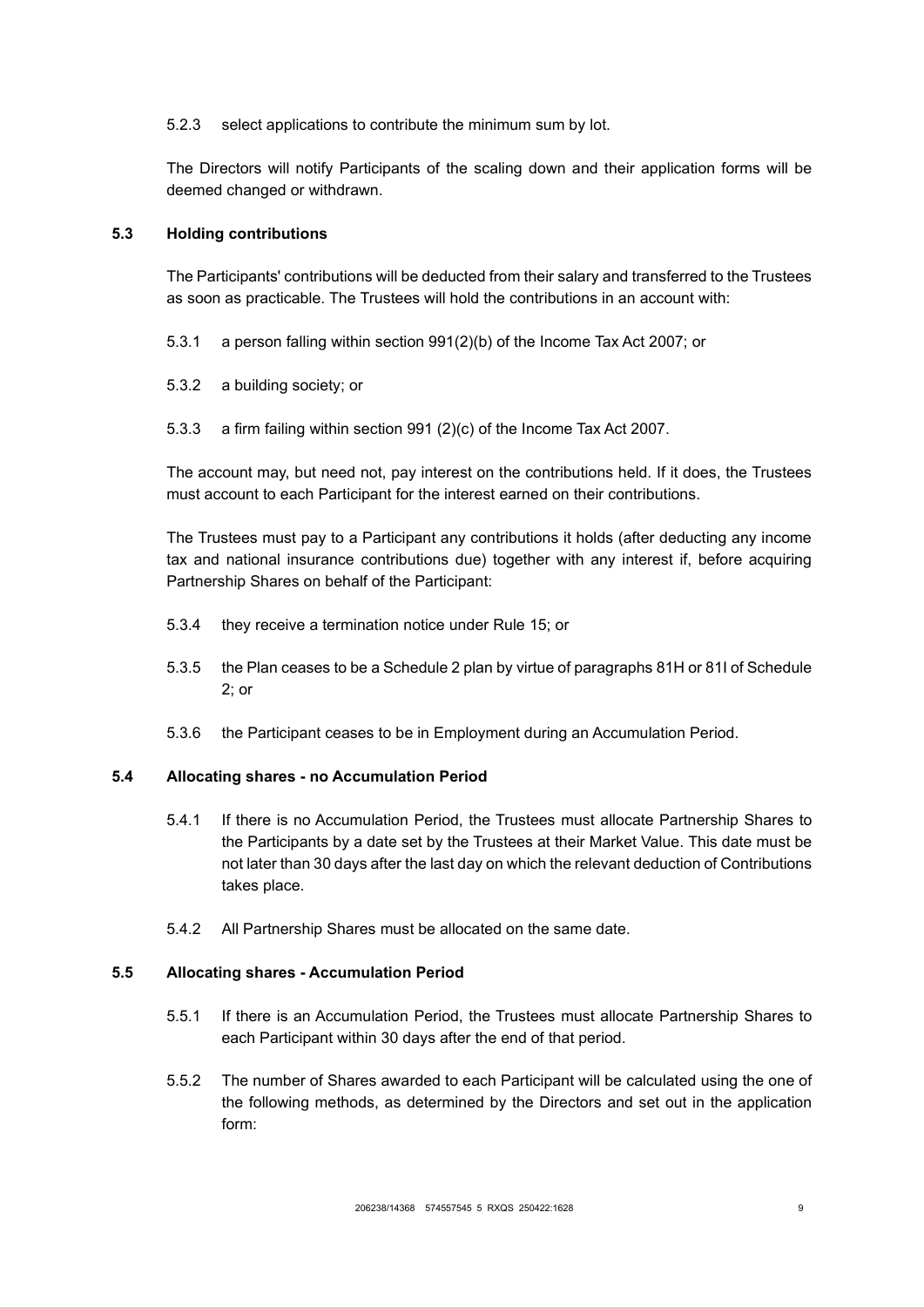- (i) at the Market Value of the Shares at the beginning of the Accumulation Period;
- (ii) at the Market Value of the Shares on the Acquisition Date; or
- (iii) the lower of the amounts specified in (i) or (ii) above.
- 5.5.3 All Partnership Shares must be allocated on the same date.

#### **5.6 Excess contributions**

If the Participant agrees when completing the application form, the Trustees may carry forward and add to the amount of the next deduction any contributions not used to acquire shares under Rules [5.4](#page-12-0) or [5.5.](#page-12-1) If there is no such agreement, the Trustees must pay the excess to the Participant, after deducting any income tax and national insurance contributions due, as soon as practicable.

## <span id="page-13-0"></span>**5.7 Accumulation periods**

The Directors may determine in relation to any operation of the Plan whether there will be an Accumulation Period.

The start and end of any Accumulation Period must be set out in the application form. The period must start on or before the date of the first deduction of contributions. It must not exceed 12 months. The same Accumulation Period or periods must apply to all Participants for each operation of the Plan.

If, during the Accumulation Period, a transaction occurs in relation to the Shares which results in a new holding of shares being equated with the Shares for the purposes of capital gains tax purposes ("new shares"). When this paragraph applies, the contributions held may be used at the end of the Accumulation Period to acquire new shares. By signing the application form Participants agree to the acquisition of new shares.

#### **5.8 Stopping and re-starting deductions**

A Participant may give written notice to the Company to stop making deductions from their salary. He may also give written notice to the Company at any time that he wishes deductions to re-start, but he may not make up any missed contributions.

The Company will arrange for deductions to stop within 30 days of receiving the notice, unless the notice specifies a later date. The Company will arrange for deductions to re-start by the next due date for deductions which is more than 30 days after receipt of the notice.

If there is an Accumulation Period, the Plan may be operated on the basis that the Directors may determine whether Participants can re-start their Contributions more than once in an Accumulation Period. If such a determination is made, it will be set out in the application form and will apply equally to all Participants.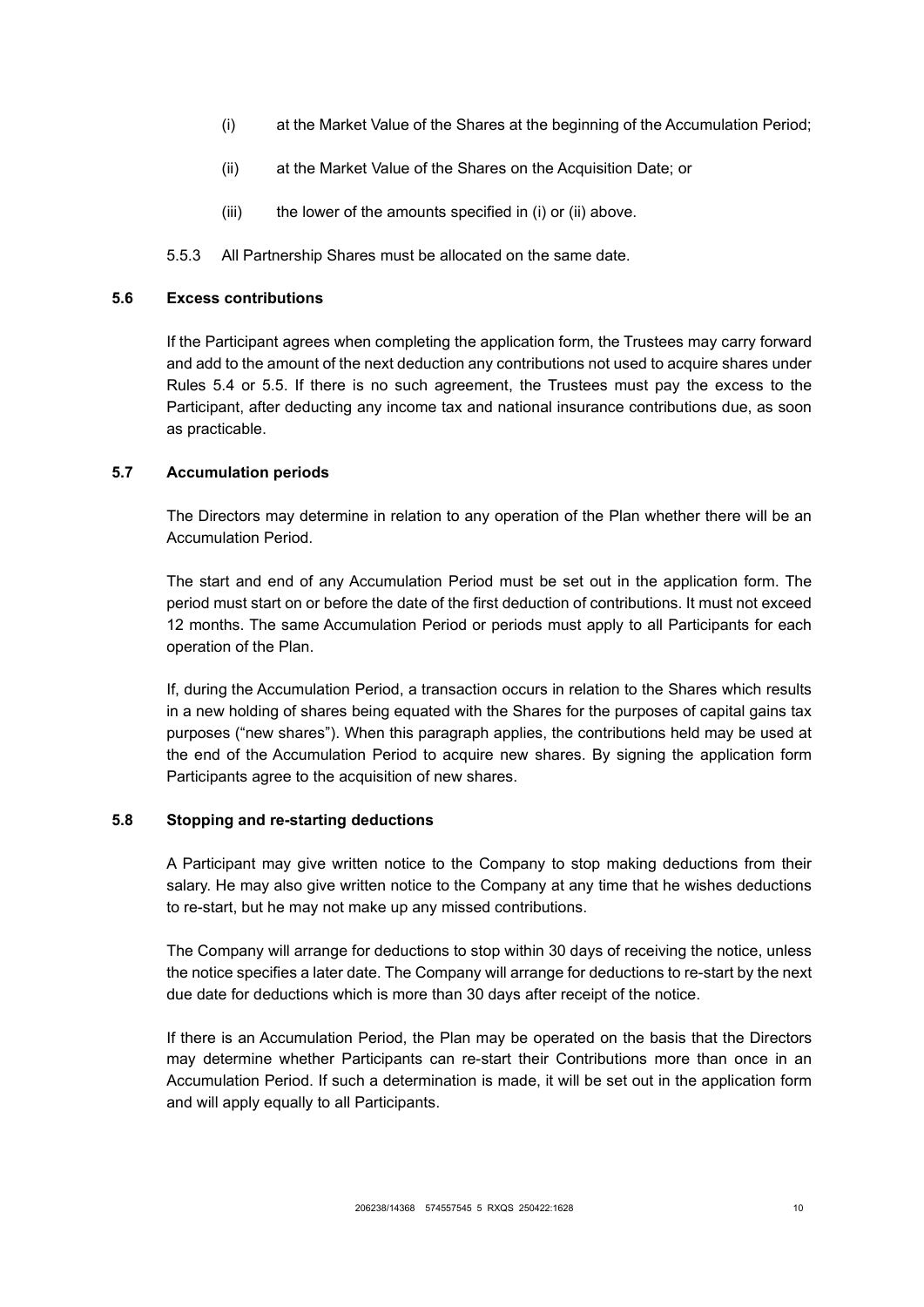## **5.9 Varying Contributions**

A Participant may vary the deductions from their salary with the agreement, of the Company.

### **5.10 Return of Contributions**

A Participant may at any time withdraw from the agreement made at the time of joining the Plan in relation to Partnership Shares and ask for the return of any contributions which have not been used to acquire Partnership Shares by giving written notice to the Company. The Participant will be treated as having stopped contributions 30 days after the receipt of the notice, unless a later date is specified in the notice. The Trustees must pay to the Participant any contributions they hold as soon as practicable (together with interest, if payable, as described in Rule [5.3\)](#page-12-2). Any Partnership Shares already allocated will not cease to be subject to the Plan as a result of such a withdrawal.

## **5.11 Allocation Eligibility Requirement**

Partnership Shares may only be allocated to an individual who is eligible to participate in the Plan at the following times:

- 5.11.1 where there is no Accumulation Period at the times the related contributions are deducted; and
- 5.11.2 where there is an Accumulation Period at the time of the first deduction of the related contributions.

Rule [9.1](#page-22-1) applies if an Employee leaves Employment during the acquisition period for an award of Partnership Shares.

# **5.12 Notification by Trustees**

As soon as practicable after the Trustees have allocated Partnership Shares to a Participant the Trustees will inform that Participant. The Trustees will set out the number and description of the Partnership Shares, the amount of contributions used to acquire the Shares, the Market Value of the Shares in accordance with which the number of Partnership Shares was determined, the date of acquisition, and details of any restrictions which apply to the Partnership Shares other than those which apply by virtue of these Rules.

#### **5.13 Meaning of "contributions"**

"**Contributions**" means deductions made from Participants' salaries for the purpose of acquiring Partnership Shares.

#### **5.14 Access to Partnership Shares**

A Participant may at any time take out of the Plan any Partnership Shares allocated to them. This is subject to any income tax and national insurance due and Rule [6.4](#page-15-1) (*[Forfeiture of](#page-15-1)  [Matching Shares](#page-15-1)*).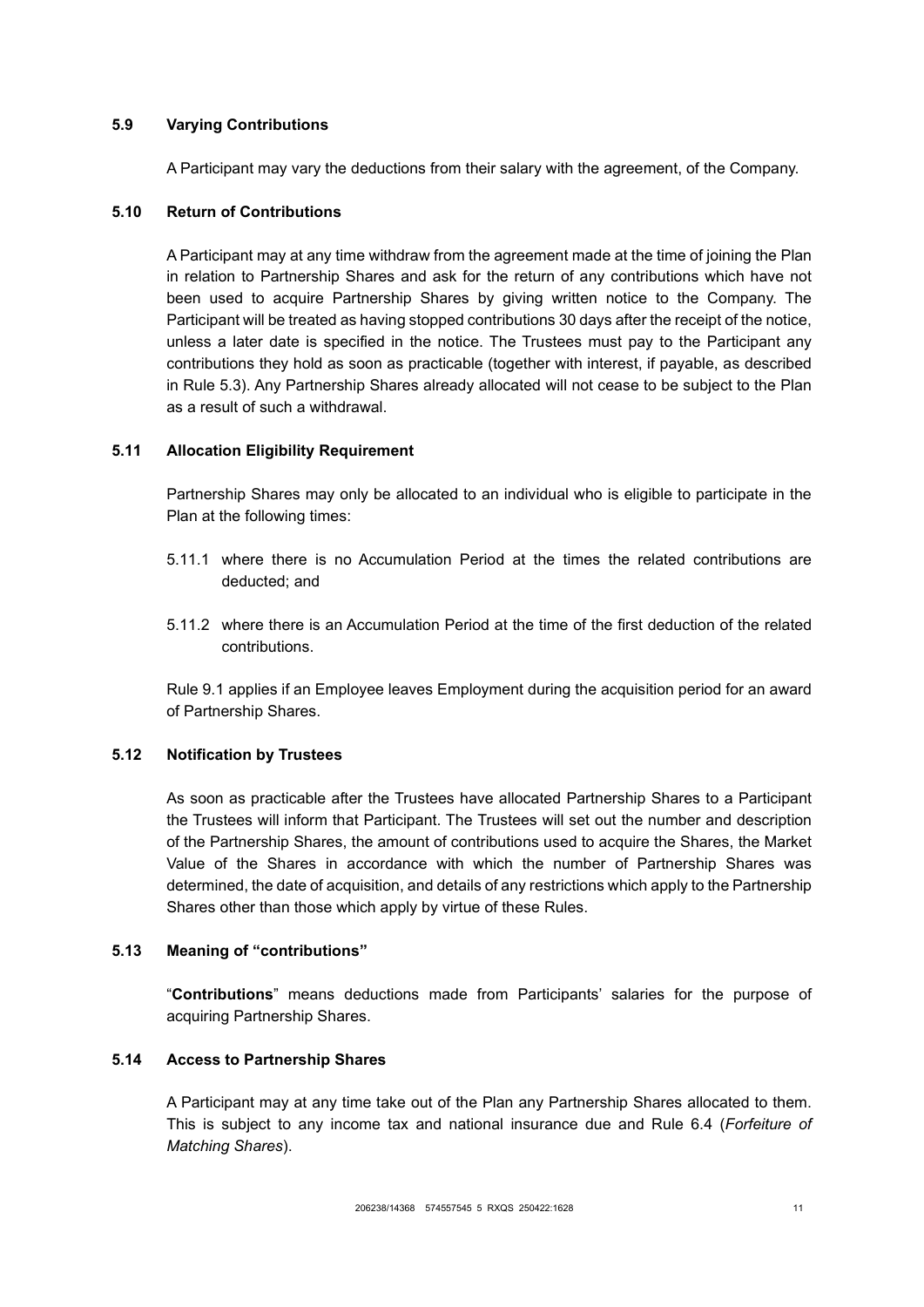A Participant may direct the Trustees to transfer the Partnership Shares to them or, subject to the agreement of the Trustees, any other person. They may also assign or charge their beneficial interest in the Partnership Shares.

### **5.15 No forfeiture of Partnership Shares**

Partnership Shares will not be subject to forfeiture. If a Participant leaves Employment for any reason they will not lose their interest in any Partnership Shares allocated before the date of leaving.

### <span id="page-15-0"></span>**6. Matching Shares**

### **6.1 Ratio of Matching Shares to Partnership Shares**

If the Plan is operated to provide Matching Shares, a Participant who is allocated Partnership Shares is entitled to an award of Matching Shares. The Directors will set the ratio of Matching Shares to Partnership Shares from time to time and the ratio which applies will be set out in the application form. The same ratio must apply to all those who participate in the related allocation of Partnership Shares.

The ratio cannot exceed the ratio specified in paragraph 60 of Schedule 2, which is currently 2 Matching Shares to 1 Partnership Share.

The ratio may change in the circumstances set out in the application form. The Directors will inform Participants if the ratio changes, before the allocation of the related Partnership Shares.

### **6.2 Rights and restrictions**

Matching Shares must be shares of the same class and carry the same rights as the Partnership Shares to which they relate.

Rules [8.4](#page-19-0) and [9](#page-22-0) apply to the award of Matching Shares.

# **6.3 Contributions from Participating Companies and acquiring Shares**

The Directors will notify each Participating Company of the amount it is required to contribute in relation to Matching Shares. Each Participating Company will pay this amount to the Trustees and the Trustees will immediately use the funds to purchase and subscribe for Shares.

#### <span id="page-15-1"></span>**6.4 Forfeiture of Matching Shares**

The Directors may decide that an award of Matching Shares will be made on the basis that if a Participant leaves Employment for a specified reason within a specified period (not exceeding three years from the Award Day) they will lose their entitlement to those Matching Shares.

The Directors may also decide that an award of Matching Shares will be made on the basis that a Participant who takes out of the Plan the Partnership Shares in respect of which the Matching Shares were awarded (other than for a reason specified in paragraph 32(2) of Schedule 2 or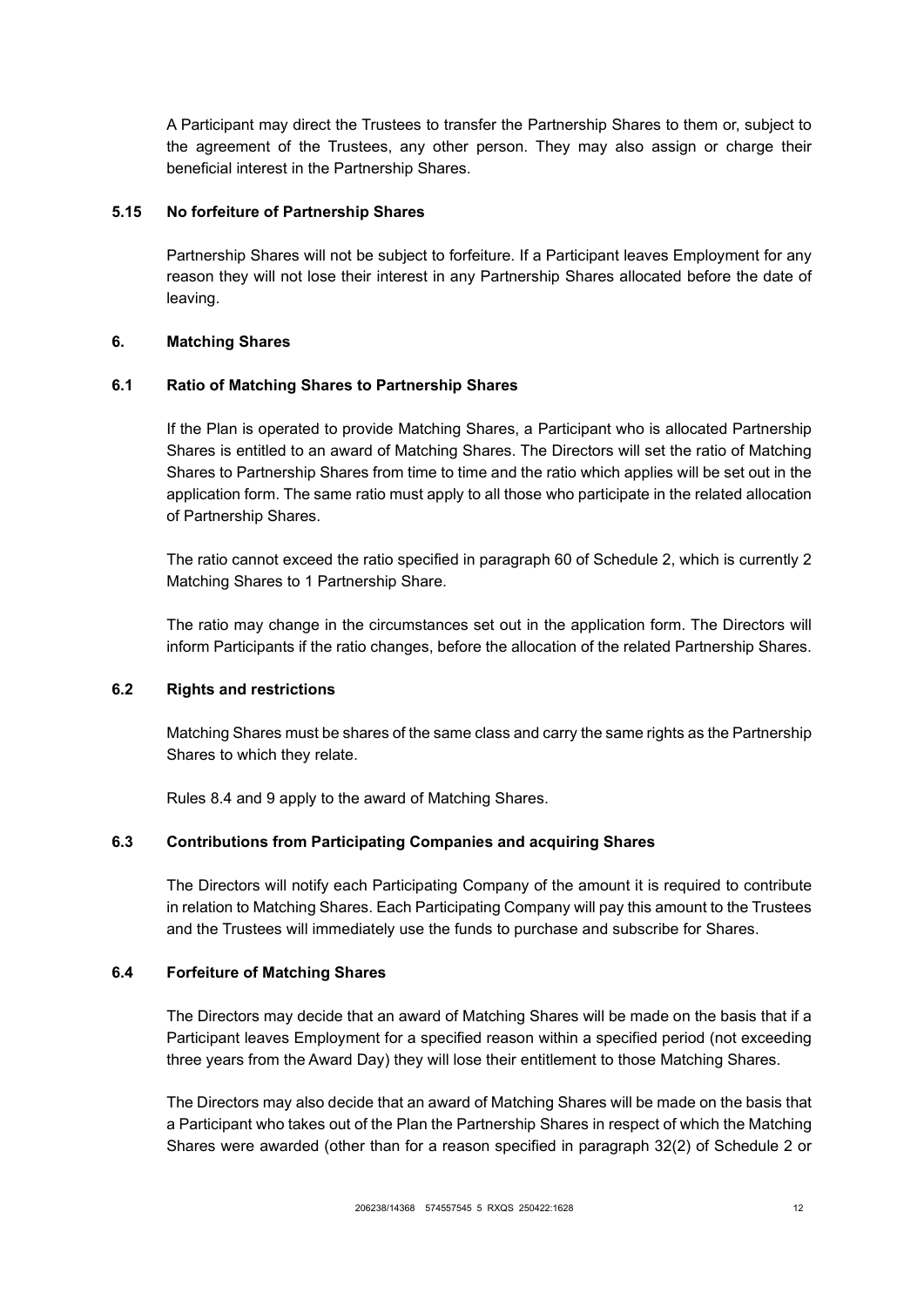on a Company Reconstruction or on a bona fide third party change of control of the Company) within a specified period (not exceeding three years from the Award Day) will not be entitled to any Matching Shares in respect of those Partnership Shares.

## **6.5 Awards of Matching Shares**

The Trustees will award Matching Shares to each Participant on the basis set out in the application form, including that the Matching Shares are of the same class and carry the same rights as the related Partnership Shares. Awards of Matching Shares will be made to all Participants on exactly the same basis. The Trustees will award Matching Shares on the same day as it allocates the related Partnership Shares to the Participant. Any award to a Participant who is not an Employee on the date of award will not be valid. The Holding Period requirements set out in Rule [4.2.2](#page-9-4) apply to Matching Shares.

However, the Directors may decide to operate the Plan on the basis that if any Partnership Shares allocated are not sufficient to result in the award of a Matching Share on the same day, the match will be made when sufficient Partnership Shares have been allocated.

## **6.6 Notification of Awards**

The notification requirements set out in Rule [4.7.2](#page-10-0) will apply to Matching Shares.

# **6.7 Transfer of legal title**

After the end of the Holding Period the Participant may at any time direct the Trustees to transfer legal title of Matching Shares (and any related Dividend Shares) to them, or as he may direct.

## <span id="page-16-0"></span>**7. Dividends**

## <span id="page-16-2"></span>**7.1 Dividend Shares**

- 7.1.1 The Directors may from time to time decide, or allow the Participants to decide (by completing the relevant section on the application), that instead of Participants receiving cash dividends, the Trustees must reinvest some or all of the cash dividends they receive in respect of Plan Shares in additional Shares to be held on behalf of Participants. Where the Directors do so, they will notify the Trustees of the amount to be reinvested or how that amount is to be determined, in each case, as required under paragraph 62(1A) of Schedule 2.
- 7.1.2 The Directors may impose a limit on the amount of dividends which may be reinvested to be held on behalf of any Participant.

# <span id="page-16-1"></span>**7.2 Allocating Dividend Shares**

7.2.1 Dividend Shares must be allocated on or before a date set by the Trustees at their Market Value. This date must be no later than 30 days after the date they receive cash dividend.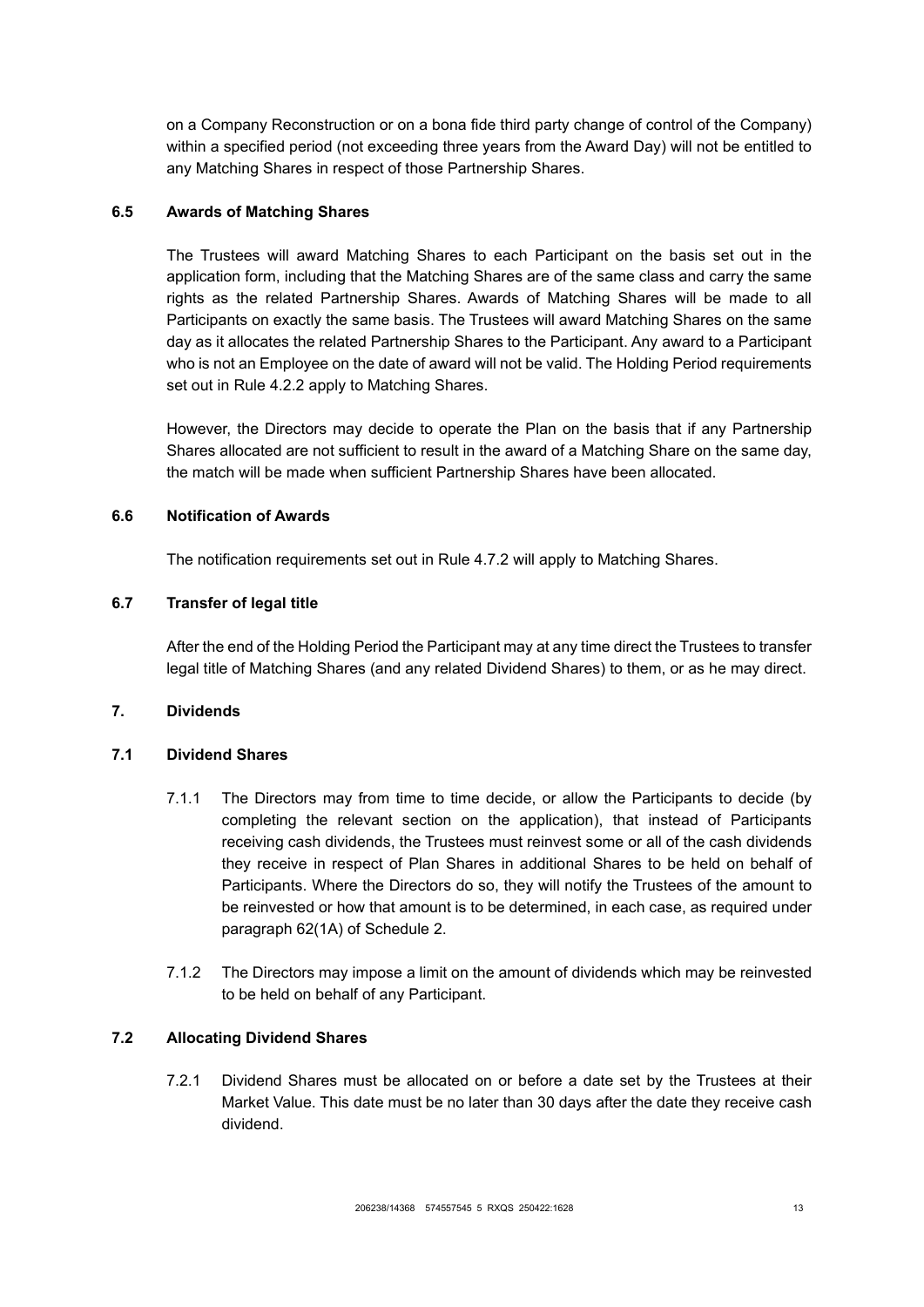7.2.2 All the Dividend Shares must be allocated on the same date. In allocating Shares the Trustees must treat Participants fairly and equally.

## <span id="page-17-1"></span>**7.3 Cash dividends carried forward and paid**

The Trustees may retain, carry forward and add to the amount of the next cash dividend to be reinvested the amount of any cash dividend which is not sufficient for the allocation of one or more Dividend Shares. But the Trustees must keep these amounts separately identifiable and amounts derived from an earlier cash dividend is treated as reinvested before an amount derived from a later cash dividend.

The Trustees must pay to the Participant, as soon as practicable, any cash amounts:

- 7.3.1 if the Participant ceases to be an Employee; or
- 7.3.2 if they receive a termination notice under Rule [15.](#page-30-0)

When making the payment, the Trustees will supply to the Participant the information specified in paragraph 80(4) of Schedule 2.

### **7.4 Notification**

As soon as practicable after the Trustees have allocated any Dividend Shares to a Participant, they will inform that Participant. The Trustees will set out the number and description of those Dividend Shares, their Market Value, any restrictions applying to them (other than those which apply under the Plan rules), the Holding Period and any cash dividends carried forward as described in Rule [7.3.](#page-17-1)

#### <span id="page-17-0"></span>**7.5 Rights and restrictions**

Dividend Shares must be shares of the same class and carry the same rights as the Shares in respect of which the dividend is paid. They must not be subject to any forfeiture.

Rule [4.2.2](#page-9-4) applies to Dividend Shares but the Holding Period must be 3 years starting on the date the Trustees allocated the Dividend Shares as described in Rule [7.2.](#page-16-1) Rul[e 8.4](#page-19-0) (*[Restrictions](#page-19-0)  [on disposals of Shares](#page-19-0)*) also apply.

### **7.6 Transfer of legal title**

After the end of the Holding Period, the Participant may at any time direct the Trustees to transfer legal title of Dividend Shares to them or as they may direct.

#### **7.7 Other dividends**

Cash dividends payable in respect of Plan Shares and not reinvested in Dividend Shares (because they exceed any limit set under Rule [7.1](#page-16-2) or for any other reason) will belong to the relevant Participant. The Trustees will pay those dividends to the Participant as soon as practicable after receipt.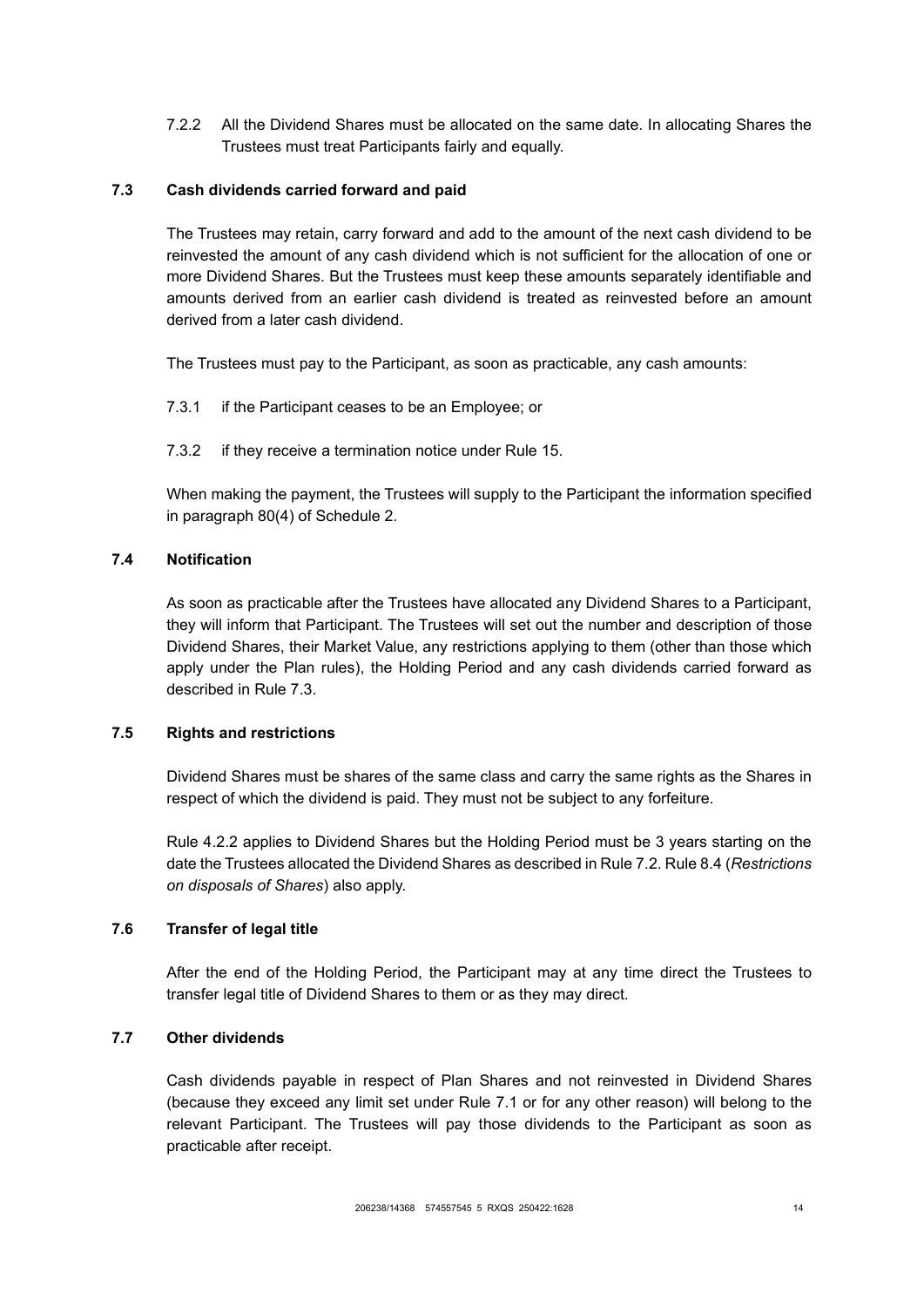The Trustees are not required to pay a Participant any interest earned on any dividend to which the Participant is entitled.

The Trustees must hold unclaimed dividends for at least six years from the date of declaration of the dividend. If any dividends are unclaimed after this period, the Trustees may keep them and use them for the purposes of the Plan.

Where any dividends received are foreign dividends within the meaning of paragraph 75(6) of Schedule 2 the Trustees will notify the Participant of the amount of any foreign tax deducted from the dividend before it was paid.

#### **7.8 Scrip dividends**

The Trustees may receive, following a direction from the Participant, Shares credited as fully paid in whole-or in part instead of a cash dividend (a scrip dividend). These Shares will not form part of the Participant's Plan Shares. The Trustees will take all reasonable steps to transfer such Shares to the Participant.

### <span id="page-18-0"></span>**8. General rules about Shares**

# **8.1 Listing**

If and so long as Shares are admitted to listing on the Official List and to dealing on the London Stock Exchange, the Company will, where relevant, apply for listing of any Shares subscribed under the Plan as soon as practicable after their allotment.

### **8.2 Rights**

Shares issued on subscription will rank equally in all respects with the Shares. However, the Directors may determine that they will not rank equally in all respects for any dividends or other distributions payable or made in respect of a period beginning before their date of issue.

Where Shares are transferred they will have the benefit of all rights attaching to the Shares by reference to a record date on or after the date on which they are allocated or awarded.

The Trustees may award Shares where a proportion of which rank for any dividend or other distribution or other rights attaching to Shares by reference to a record date preceding the relevant Award Day and a proportion of which do not. If this happens, the Trustees will award the Shares to each Participant as far as practicable in those same proportions.

### **8.3 Acquisition of Shares**

The Company may from time to time ask the Trustees to acquire any number of Shares specified by it for allocation to Participants on a later operation of the Plan. If the Trustees agree to acquire Shares, the Company will ensure that the Trustees have sufficient funds to do so. The Trustees may also acquire Shares at any other time, if they have sufficient funds to do so. These Shares must satisfy the conditions specified in Part 4 of Schedule 2. Before any such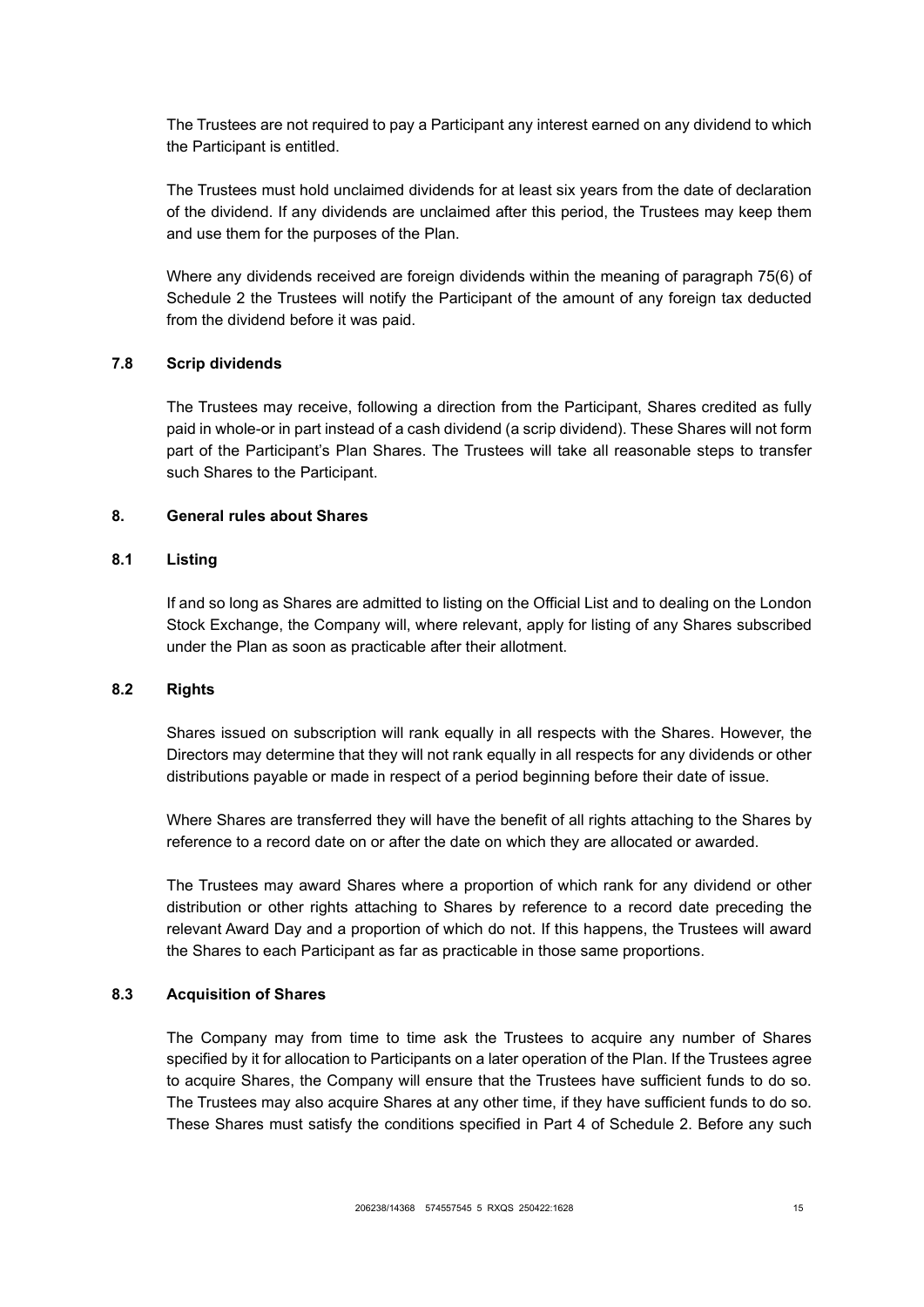Shares are awarded or allocated under the Plan, they will be held on general trust for the purposes of the Plan.

### <span id="page-19-0"></span>**8.4 Restrictions on disposals of Shares**

The Participant must permit the Trustees to retain their Free Shares, Matching Shares and Dividend Shares throughout the Holding Period and the Trustees must retain them. The Participant cannot assign, charge or dispose of their beneficial interests in the Shares in any way during this period, and the Trustees must not dispose of the Shares during this period unless the Participant has ceased to be in Employment, or if the circumstances set out in paragraphs 36(4) or 77 of Schedule 2 apply.

### <span id="page-19-1"></span>**8.5 Plan limits**

The number of Shares which may be allocated under the Plan on any day must not exceed 10 per cent of the ordinary share capital of the Company in issue immediately before that day, when added to the total number of Shares which have been allocated in the previous 10 years under the Plan and any other employee share schemes operated by the Company.

For the purposes of this Rule [8.5:](#page-19-1)

- 8.5.1 "**allocated**" means granting an option or other right to acquire unissued shares and, if there is no such grant, the issue and allotment of shares;
- 8.5.2 an "**employee share scheme**" means any employees' share scheme for employees of the Company and its Subsidiaries which has been adopted by the Company;
- 8.5.3 the acquisition of any Shares by market purchase by, or for the purpose of, an employee share scheme is not within the meaning "allocated";
- 8.5.4 where the right to acquire Shares is released or lapses these Shares are ignored when calculating the limit in this rule; and
- 8.5.5 as long as required under institutional shareholder guidelines, Shares transferred from treasury are counted as part of the ordinary share capital of the Company and as Shares issued by the Company.

### **8.6 Adjustments for variation of share capital**

The Directors may adjust the limit specified in Rule [8.5](#page-19-1) in the event of a variation of the equity share capital of the Company.

### **8.7 Voting**

The Trustees may invite Participants to direct them on the exercise of any voting rights attaching to Plan Shares held by the Trustees on their behalf. The Trustees will only be entitled to vote on a show of hands if all directions received from Participants who have given directions in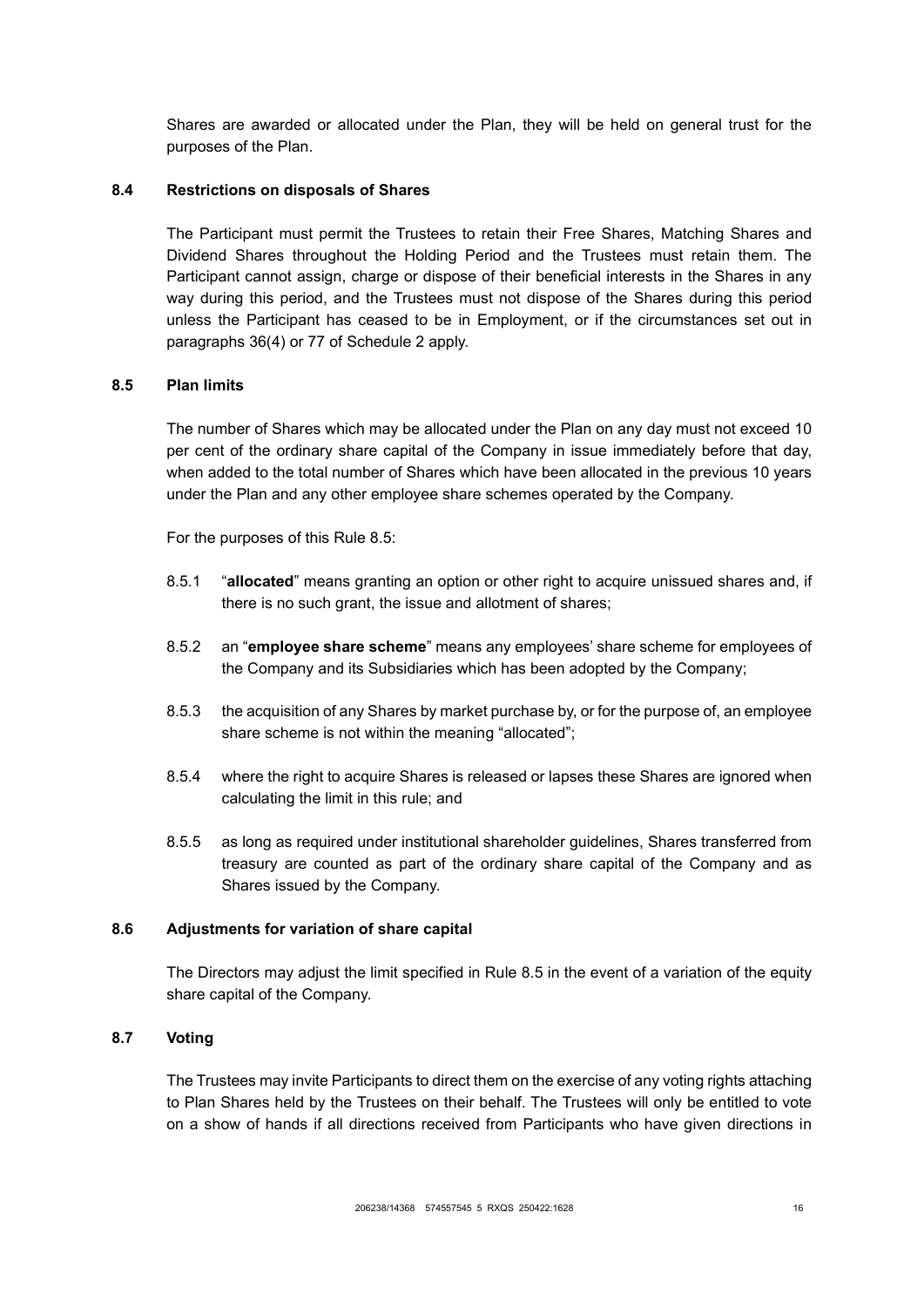respect of a particular resolution are identical. The Trustees will not be under any obligation to call for a poll, in the event of a poll the Trustees will follow the directions of Participants.

The Trustees must not vote in respect of unallocated Shares or any Shares they hold under the Plan which have not been registered in their name.

#### <span id="page-20-0"></span>**8.8 Offers**

The Participant (or anyone properly authorised) has the right to direct the Trustees on the appropriate action to take in relation to any right relating to a Participant's Plan Shares:

- 8.8.1 in relation to a Company Reconstruction;
- 8.8.2 to accept an offer of cash, with or without other assets, for the Participant's Plan Shares if the offer forms part of a general offer which is made to holders of shares of the same class as the Participant's or of shares in the same company and which is made in the first instance on a condition such that if it is satisfied the person making the offer will have control of that company within the meaning of sections 450 and 451 of the Corporation Tax Act 2010;
- 8.8.3 to agree to a transaction affecting the Participant's Plan Shares or such of them as are of a particular class, if the transaction would be entered into pursuant to a compromise, arrangement or scheme applicable to or affecting:
	- (i) all the equity share capital of the Company or, as the case may be, all the shares of the class in question; or
	- (ii) all the shares, or all the shares of the class in question, which are held by a class of shareholders identified otherwise than by reference to their employment or their participation in a plan registered under Schedule 2; or
- 8.8.4 if in the case of a takeover offer (within the meaning given by section 974 of the Companies Act 2006) there arises a right under section 983 of the Companies Act 2006 to require the offeror to acquire the Participant's Plan Shares, or such of them as are of a particular class, to exercise that right.

The Trustees may not take any action without such a direction. If the Trustees are to be involved in any liability they may require an indemnity which they consider appropriate from the Participant.

Where the Trustees exercise rights under a rights issue in respect of a Participant's Plan Shares, any shares, securities or rights allotted as a result will be treated as if they were Plan Shares identical to the Shares in respect of which the rights were conferred and as if they were awarded to the Participant under the Plan in the same way and at the same time as those Shares. But this only applies if the rights issue is offered in respect of all ordinary shares in the company and is subject to paragraphs 88(3) to 88(5) of Schedule 2.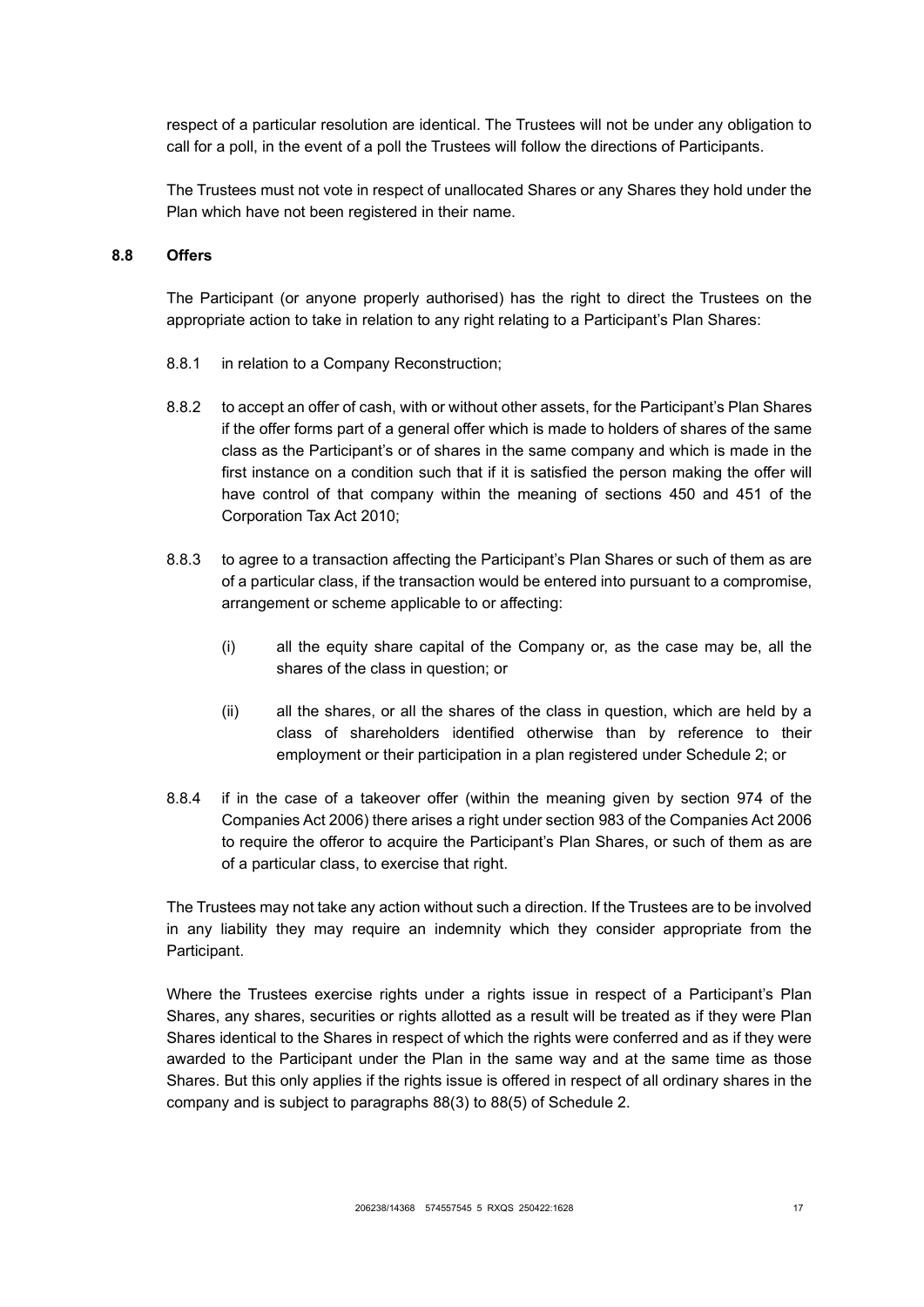On a Company Reconstruction the Trustees will hold any new shares (as described in paragraph 87 of Schedule 2) as Shares subject to the Plan, as if they were the original Shares.

### **8.9 Fractional entitlements**

Where, following any offer described in Rule [8.8,](#page-20-0) the Trustees receive rights or securities, they will allocate them among the Participants concerned on a proportionate basis, rounding down if necessary. The Trustees will then add the fractions not allocated and sell the unallocated rights and securities. The Trustees will deduct all expenses of sale and applicable taxation' from the proceeds of sale and distribute the net proceeds of sale proportionately among the Participants whose allocation was rounded down. However, if a Participant's entitlement is under £5 the Trustees may retain that sum and hold it on trust for the purposes of the Plan.

### **8.10 Capital receipts and other amounts**

When the Trustees receive money which is a capital receipt (within the meaning of section 502 of ITEPA) or the proceeds of any disposal, they will transfer the sum to the Participant after complying with their PAYE obligations. The Trustees may, however, retain any sum under £5 due to any Participant and hold it on trust for the purposes of the Plan.

The Trustees must also pay over to each Participant any money or money's worth relating to any of their Plan Shares, apart from money's worth consisting of new shares as described in Rule [8.8.](#page-20-0) But the Trustees are entitled to retain any amounts needed to discharge their PAYE obligations, and cash dividends reinvested or carried forward under Rule [7.](#page-16-0)

#### <span id="page-21-0"></span>**8.11 Tax liabilities**

The Trustees will maintain the necessary records to comply with their PAYE obligations (including with respect to sections 510 and 514 of ITEPA) and those of the Participating Companies so far as they relate to the Plan.

The Trustees will pay to the relevant employing companies sufficient sums to enable the employing companies to discharge any obligations to make PAYE deductions for income tax or national insurance contributions which arise in the circumstances in section 510(1) of ITEPA.

The Trustees may dispose of a Participant's Plan Shares in order to raise sufficient sums in order to meet any obligation under this Rule [8.11](#page-21-0) unless the Participant makes a payment in advance to the Trustees of a sum equal to the amount required to discharge the obligation.

When a Participant becomes liable to tax under ITEPA or Chapter 3 or 4 of the Income Tax (Trading and Other Income) Act 2005 in relation to their Plan Shares, the Trustees must give the Participant any information relevant to determining that liability.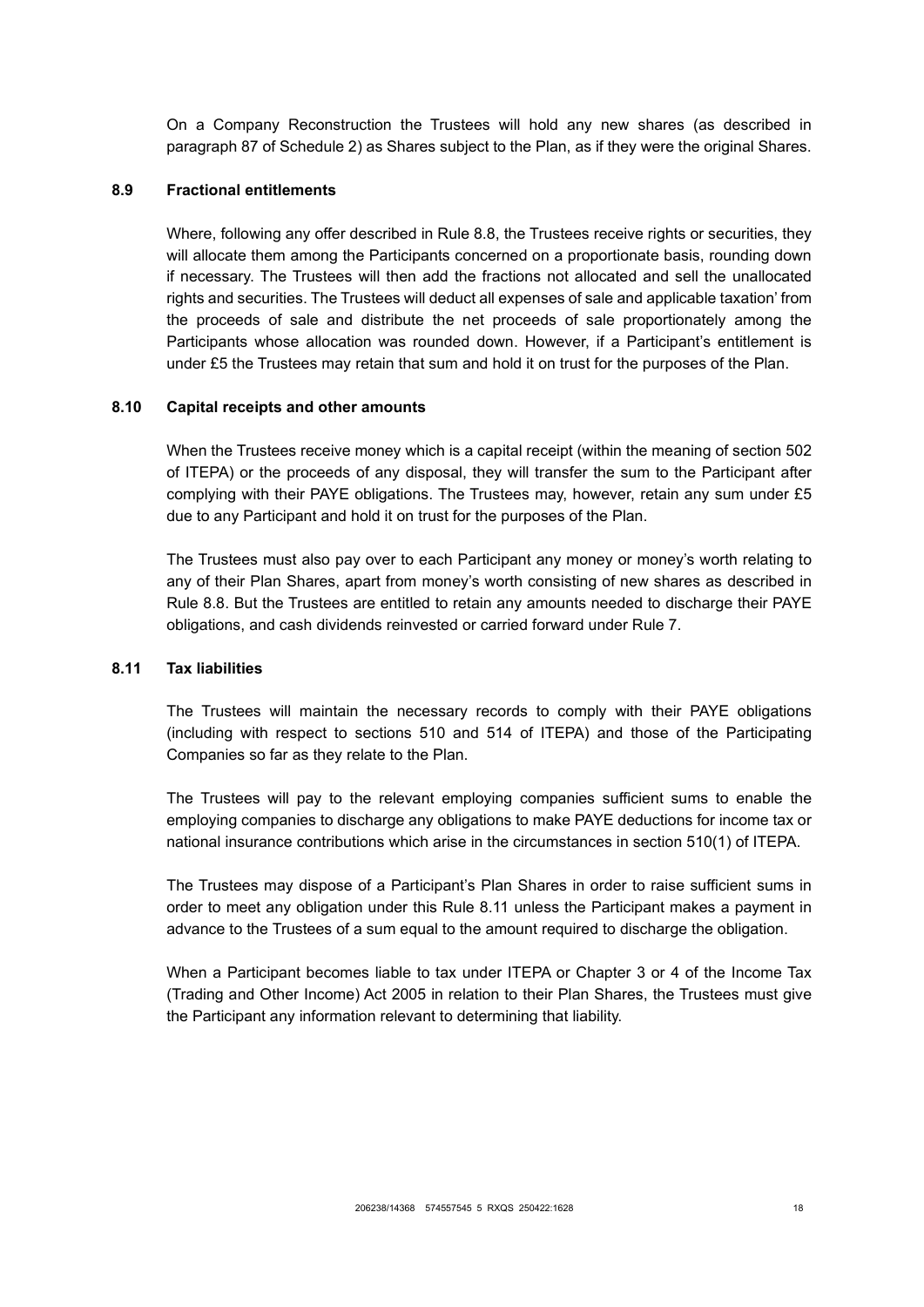## <span id="page-22-0"></span>**9. Losing rights to Shares**

## <span id="page-22-1"></span>**9.1 Leaving employment**

- 9.1.1 Subject to Rules [4.5](#page-10-1) (*[Forfeiture of Free Shares](#page-10-1)*) and [6.4](#page-15-1) (*[Forfeiture of Matching](#page-15-1)  [Shares](#page-15-1)*), if a Participant leaves Employment, their Plan Shares will cease to be subject to the Plan.
- 9.1.2 Subject to Rules [4.5](#page-10-1) (*[Forfeiture of Free Shares](#page-10-1)*) and [6.4](#page-15-1) (*[Forfeiture of Matching](#page-15-1)  [Shares](#page-15-1)*), unless the Directors decide otherwise, the Plan will operate on the basis that if a Participant leaves Employment for any reason, the Trustees will transfer the Participant's Plan Shares to the Participant or as they may direct (or, if the Participant has died, to the personal representatives) as soon as reasonably practicable.
- 9.1.3 If a Participant leaves Employment during the acquisition period relating to an allocation of Partnership Shares, they will:
	- (i) for the purpose of awards of Partnership Shares and Matching Shares be treated as ceasing to be in Employment immediately after the award of Partnership Shares; and
	- (ii) for the purpose of determining when their Plan Shares cease to be subject to the Plan, be treated as ceasing to be in Employment immediately after the award of Partnership Shares.
- 9.1.4 For the purposes of this Rule [9.1](#page-22-1) "**acquisition period**" has the meaning given to it in paragraph 97(3) of Schedule 2.

## **9.2 Tax free withdrawal of Plan Shares**

In accordance with paragraph 498 of ITEPA, a Participant is not liable to income tax or national insurance contributions on their Shares ceasing to be subject to the Plan on leaving Employment for any of the following reasons:

- 9.2.1 death;
- 9.2.2 retirement;
- 9.2.3 injury or disability;
- 9.2.4 redundancy (as defined in the Employment Rights Act 1996);
- 9.2.5 a relevant transfer within the meaning of the Transfer of Undertakings (Protection of Employment) Regulations 2006;
- 9.2.6 if the relevant employment is employment by an associated company (see paragraphs 94 and 95(2) of Schedule 2), by reason of a change of control or other circumstances ending that company's status as an associated company; or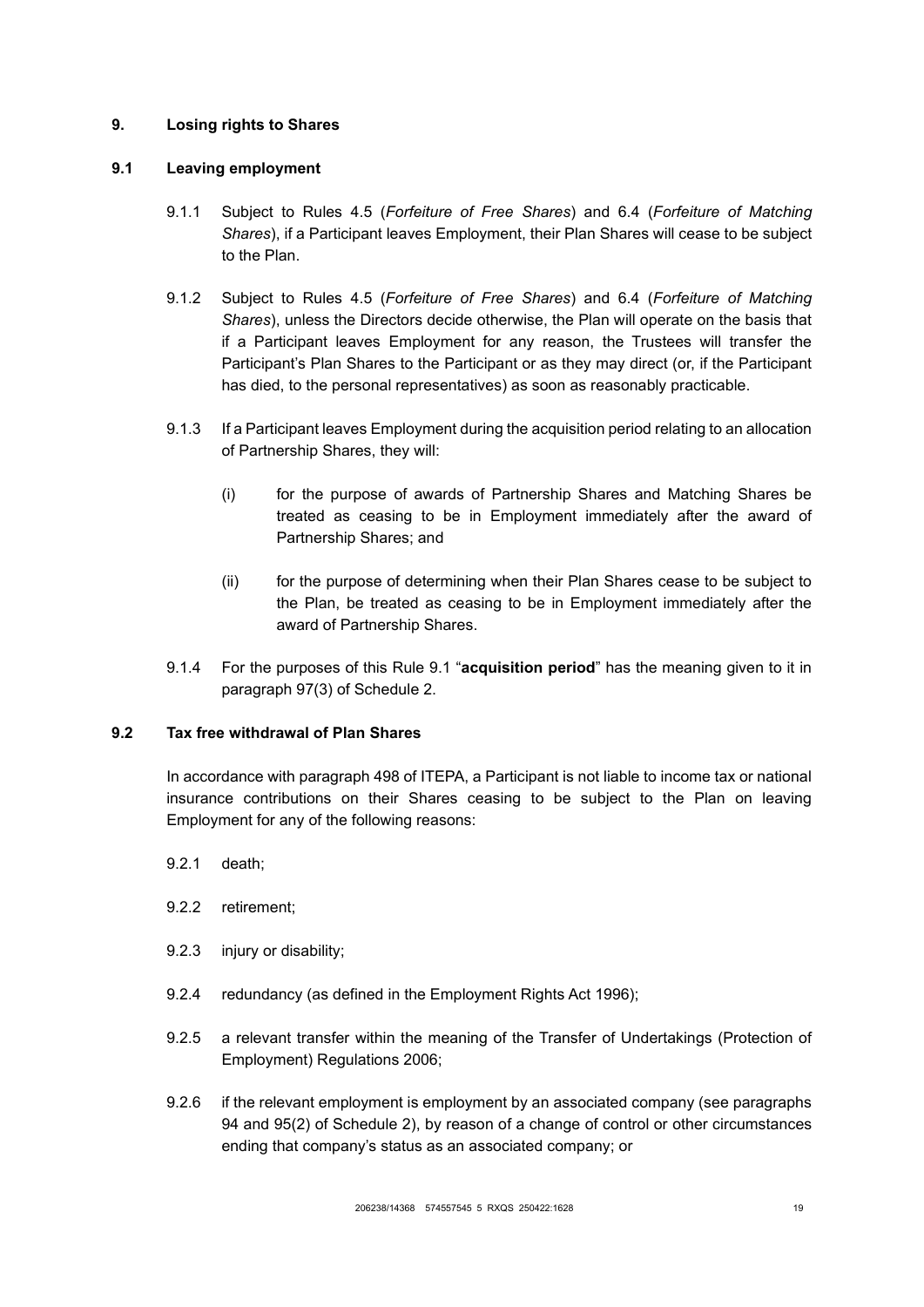9.2.7 if the relevant employment is employment by an associated company (see paragraphs 94 and 95(2) of Schedule 2), where the transfer is not a relevant transfer within the meaning of the Transfer of Undertakings (Protection of Employment) Regulations 2006.

## <span id="page-23-0"></span>**10. General rules relating to the Plan**

### **10.1 Stamp duty**

The Trustees will pay stamp duty and other expenses involved in a transfer of Shares to a Participant (save to the extent that the Company agrees that any such expense is instead to be borne by the Participant). But if the Shares are transferred to someone other than the Participant, either the person receiving the Shares or the Participant must pay the stamp duty and other expenses.

## **10.2 Notices**

Any notice or other document which has to be given in connection with the Plan may be delivered to a Participant or sent by post to them at their home address using the records of that Participant's employing company, or such other address as the Company or the Trustees consider appropriate, or sent by e-mail {or other electronic means) to any address which according to the records of their employing company is made by them (or such other e-mail (or electronic) address as he may from time to time specify). Any notice or other document which has to be given to the Company or the Trustees in connection with the Plan may be delivered or sent by post to them at their registered offices (or such other place as the Directors or the Trustees may from time to time inform the Participants) or, if the Directors allow and subject to such conditions as they may specify, sent by e-mail (or other electronic means) to the e-mail (or electronic) address for the time being notified by the Company. Notices sent by post will be deemed to have been given on the second day following the date of posting. Notices sent by e-mail (or other electronic means), in the absence of evidence to the contrary, will be deemed to have been received on the first day after sending.

#### **10.3 Documents sent to shareholders**

The Company may send to Participants copies of any documents or notices normally sent to the holders of its Shares.

### **10.4 Directors' and Trustees' decisions**

The decision of the Directors (or of the Trustees if the Directors so decide) in any dispute or question affecting any Employee or Participant will be final and binding on the parties concerned.

## **10.5 Regulations**

The Directors and the Trustees will have the power from time to time to make or vary regulations for the administration and operation of the Plan, but these must be consistent with this Deed.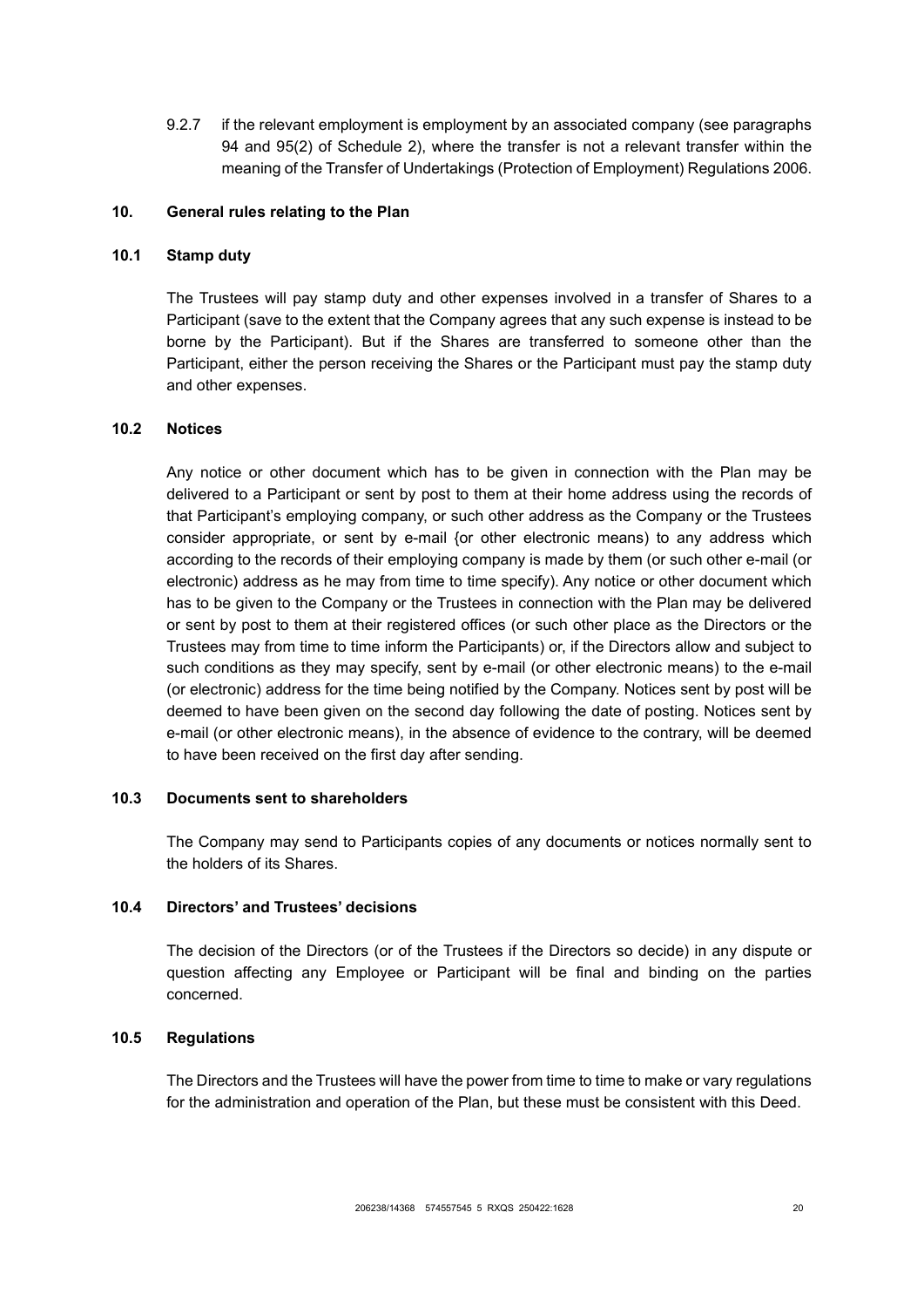#### <span id="page-24-0"></span>**10.6 Terms of employment**

- 10.6.1 For the purposes of this Rule [10.6,](#page-24-0) "Employee" means any Participant, any Employee (within the meaning of Rule [1\)](#page-4-0) or any other person.
- 10.6.2 This Rule [10.6](#page-24-0) applies during an Employee's employment and after the termination of an Employee's employment, whether or not the termination is lawful.
- 10.6.3 Nothing in the Rules or the operation of the Plan forms part of the contract of employment of an Employee. The rights and obligations arising from the employment relationship between the Employee and the Company are separate from, and are not affected by, the Plan. Participation in the Plan does not create any right to, or expectation of, continued employment.
- 10.6.4 No employee has a right to participate in the Plan. Participation in the Plan or the award or allocation of Plan Shares on a particular basis in any year does not create any right to or expectation of participation in the Plan or the award or allocation of Plan Shares on the same basis, or at all, in any future year.
- 10.6.5 The terms of the Plan do not entitle the Employee to the exercise of any discretion in their favour.
- 10.6.6 The Employee will have no claim or right of action in respect of any decision, omission or discretion, not relating to their Plan Shares, which may operate to the disadvantage of the Employee even if it is unreasonable, irrational or might otherwise be regarded as being in breach of the duty of trust and confidence (and/or any other implied duty) between the Employee and their employer.
- 10.6.7 The Employee will have no claim or right of action in respect of any decision, omission or discretion relating to their Plan Shares which may operate to the disadvantage of the Employee.
- 10.6.8 No Employee has any right to compensation for any loss in relation to the Plan, including any loss in relation to:
	- (i) any loss or reduction of rights or expectations under the Plan in any circumstances (including lawful or unlawful termination of employment); or
	- (ii) any exercise of a discretion or a decision taken in relation to a Participant or to the Plan, or any failure to exercise a discretion or take a decision; or
	- (iii) the operation, suspension, termination or amendment of the Plan.
- 10.6.9 Participation in the Plan is permitted only on the basis that the Participant accepts all the provisions of the Rules, including this Rule [10.6.](#page-24-0) By participating in the Plan, an Employee waives all rights under the Plan, other than the right to receive any Free or Matching Shares awarded to them or any Partnership Shares or Dividend Shares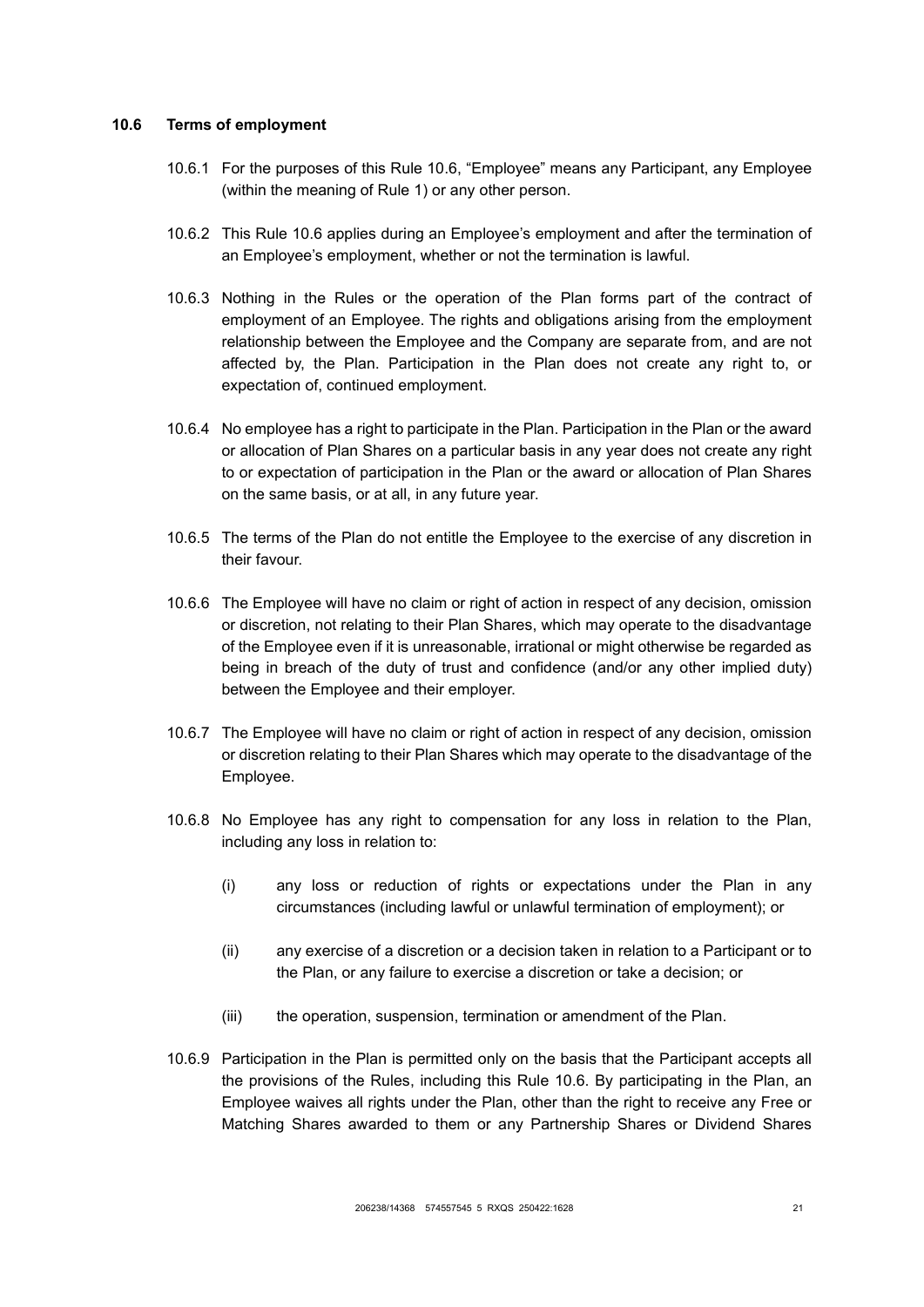allocated to them subject to and in accordance with the express terms of the Rules, in consideration for, and as a condition of, their participation in the Plan.

10.6.10 Nothing in this Plan confers any benefit, right or expectation on a person who is not an Employee. No such third party has any rights under the Contracts (Rights of Third Parties) Act 1999 to enforce any term of this Plan. This does not affect any other right or remedy of a third party which may exist.

### **10.7 Beneficiary who is incapable**

If the Trustees consider that a person cannot look after their affairs (because of illness, mental disorder, age or other reason) they may use any amounts or Shares due to that person for their benefit, or may pay or transfer them to some other person to do so. The receipt of the person to whom the Trustees make payments or transfers Shares will discharge the Trustees from any obligation in respect of the amounts or Shares concerned.

#### **10.8 Setting up costs**

The Company will pay the costs and expenses of the preparation and execution of these Rules.

## **10.9 Errors and omissions**

If as a result of an error or omission Free Shares, Partnership Shares, Matching Shares or Dividend Shares are not awarded to a Participant in accordance with the Plan rules, the Trustees may, but without any obligation to do so, do all such acts or things as may be necessary and compliant with Schedule 2 to rectify the error or omission.

#### **10.10 Non pensionable**

None of the benefits received under the Plan are pensionable, except that any pre-tax salary used to purchase Partnership Shares will continue to count towards pensionable salary.

#### **10.11 Data protection**

- 10.11.1 During the Participant's participation in the Plan, the Company will have access to and process, or authorise the processing of, personal data (as defined in the Data Protection Act 2018, the EU General Data Protection Regulation 5419/16 and/or any implementing legislation (together, the "**Data Protection Laws**")) held and controlled by the Company and its Subsidiaries and relating to employees or customers of the Company and its Subsidiaries or other individuals. The Company and its Subsidiaries will comply with the terms of the Data Protection Laws, and the Company's data protection policies issued from time to time, in relation to such data.
- 10.11.2 The Company and its Subsidiaries and its employees and agents may from time to time hold, process and disclose the Participant's personal data in accordance with the terms of the employee share plan privacy notice, the employee privacy notice and the data protection policy in force from time to time. The current versions of the applicable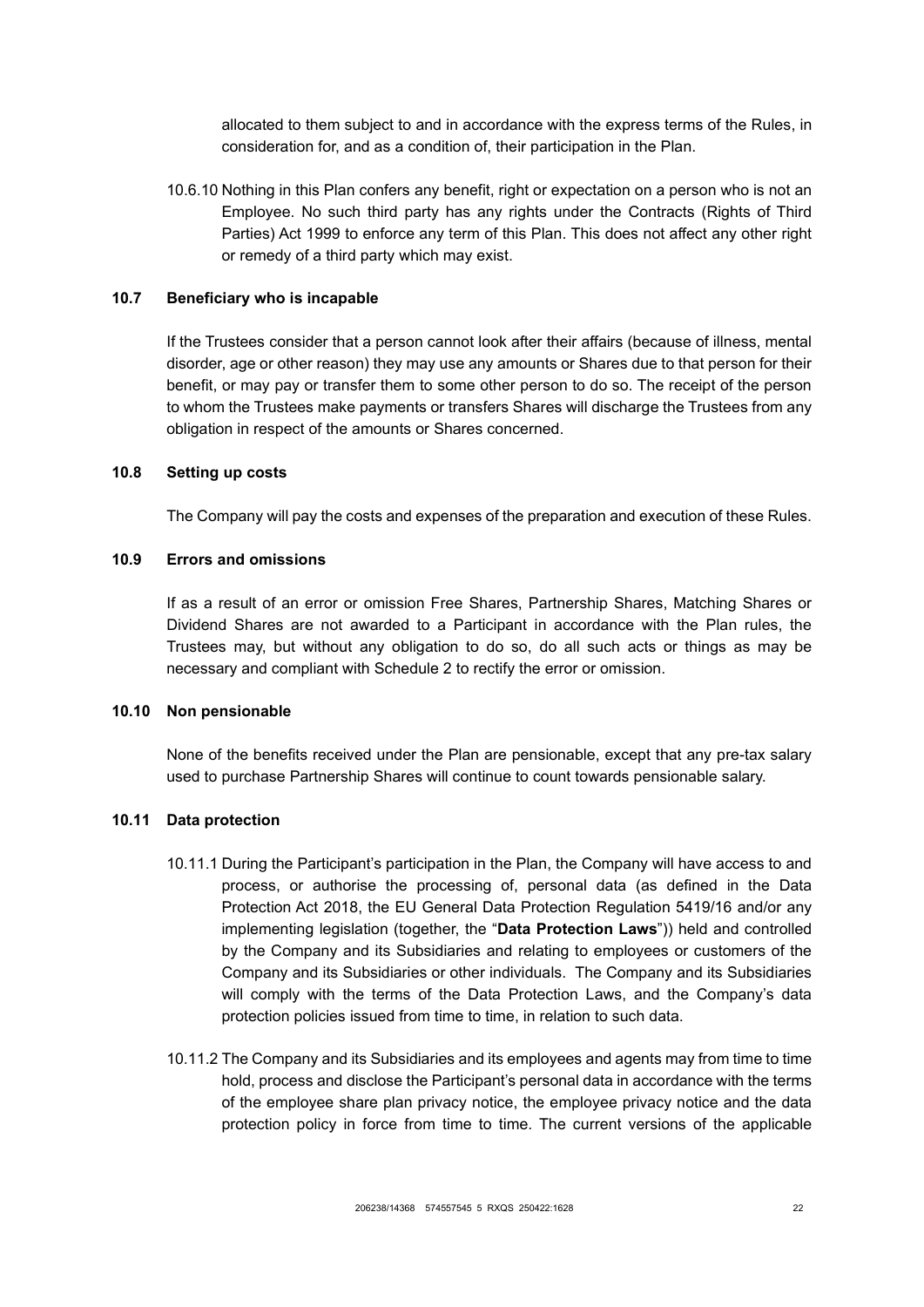policies are available on the Company's intranet page and on the online employee share plan portal (as applicable).

### <span id="page-26-0"></span>**11. Assets of the Plan**

## **11.1 Assets held on trust**

The Trustees will hold all the payments they receive and the assets representing them from time to time and all income on trust for the purposes of the Plan. The Trustees may also accept gifts of cash and Shares which will be held on trust for the purposes of the Plan.

### **11.2 Use of assets**

- 11.2.1 The Trustees may invest any moneys from time to time held by them and not immediately required for the purpose of the Plan in such manner as they may choose. The Trustees are not under a duty to invest trust property.
- 11.2.2 The Trustees may borrow in order to acquire Shares for the purposes of the Plan or (but only after getting the written consent of the Company) any other purpose.

## **11.3 Plan expenses**

The Trustees will pay the expenses of the Plan (including their own expenses incurred in attending to Plan business) from the Plan's assets, if the assets are sufficient and the Company decides in writing. If there is no such direction, the expenses of the Plan will be met by the Participating Companies in proportion to the amounts paid by them under the Plan or (if the Trustees decide) in proportion to the number of Shares awarded to their Participants under the Plan in the related year, or in proportion to both.

### **11.4 Trustees' duties relating to Shares**

During the Holding Period, the Trustees may only sell or transfer any Free, Matching or Dividend Shares in the following circumstances:

- 11.4.1 if a Participant instructs this as described in Rule [8.8;](#page-20-0) or
- 11.4.2 to obtain sufficient funds to secure rights arising under a rights issue affecting Plan Shares; or
- 11.4.3 to discharge their PAYE obligations under the Plan; or
- 11.4.4 if they receive a termination notice as described in Rule [15;](#page-30-0) or
- 11.4.5 the Participant ceases to be in Employment.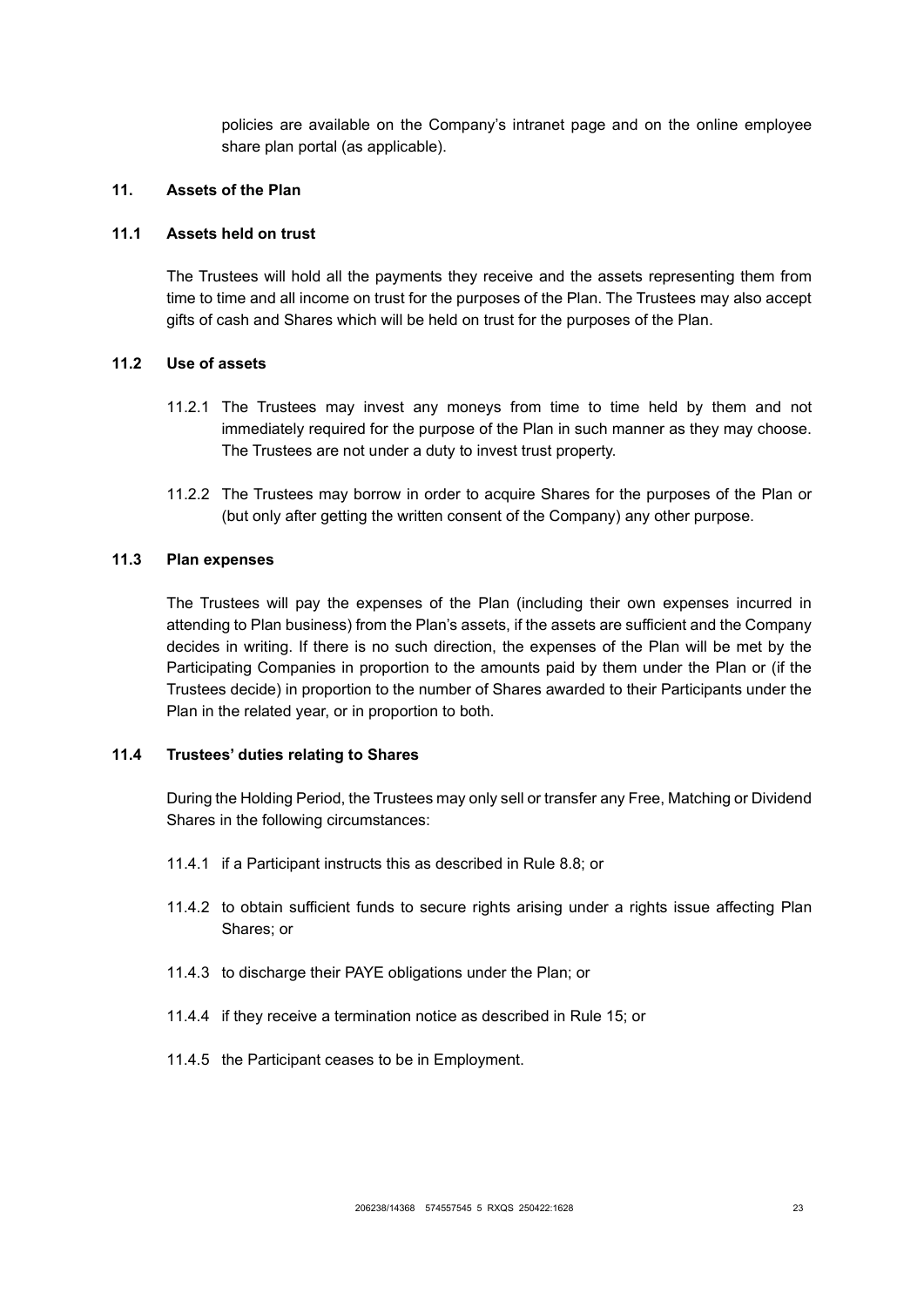### **11.5 Trustees holding Shares**

Where a Participant loses any right to receive Shares under the Plan, the Trustees will hold those Shares on general trusts for the purposes of the Plan.

## <span id="page-27-0"></span>**12. Trustees**

#### **12.1 Appointment and removal**

The Company may appoint new or additional trustees or a body corporate as a sole trustee. The Company may also remove trustees.

These powers will be exercised by deed. These powers may be exercised without giving a reason.

There must be at least two trustees, except when there is a sole corporate trustee.

All the trustees must be resident in the United Kingdom for United Kingdom tax purposes, at all times.

### **12.2 Retirement**

A trustee may retire by giving to the Company written notice of their wish to retire. The notice will take effect at the expiry of 3 months after the date of the notice, or on any other date agreed with the Company. The retiring trustee need not give a reason for retiring and will not be responsible for any costs arising from their retirement. The retiring trustee will take the necessary action, as directed by the Company, to give effect to their retirement including delivering all documents which he has relating to the Plan. Any continuing trustee is authorised to effect the transfer of Plan assets on behalf of a retiring trustee.

### **12.3 Exercise of powers**

If there is more than one trustee, the Trustees may act by majority vote, and may delegate powers, duties or discretions to any persons and on any terms (including terms which allow the delegate to sub-delegate).

The Trustees may allow any Shares to be registered in the name of an appointed nominee but these Shares must be registered in a designated account.

Trustees who delegate powers or uses a nominee are not divested of any responsibility under the Rules or under Schedule 2.

The Trustees may at any time, and must if the Company so directs, revoke any delegation made under this Rule, or require any Plan assets held by another person to be returned to the Trustees, or both.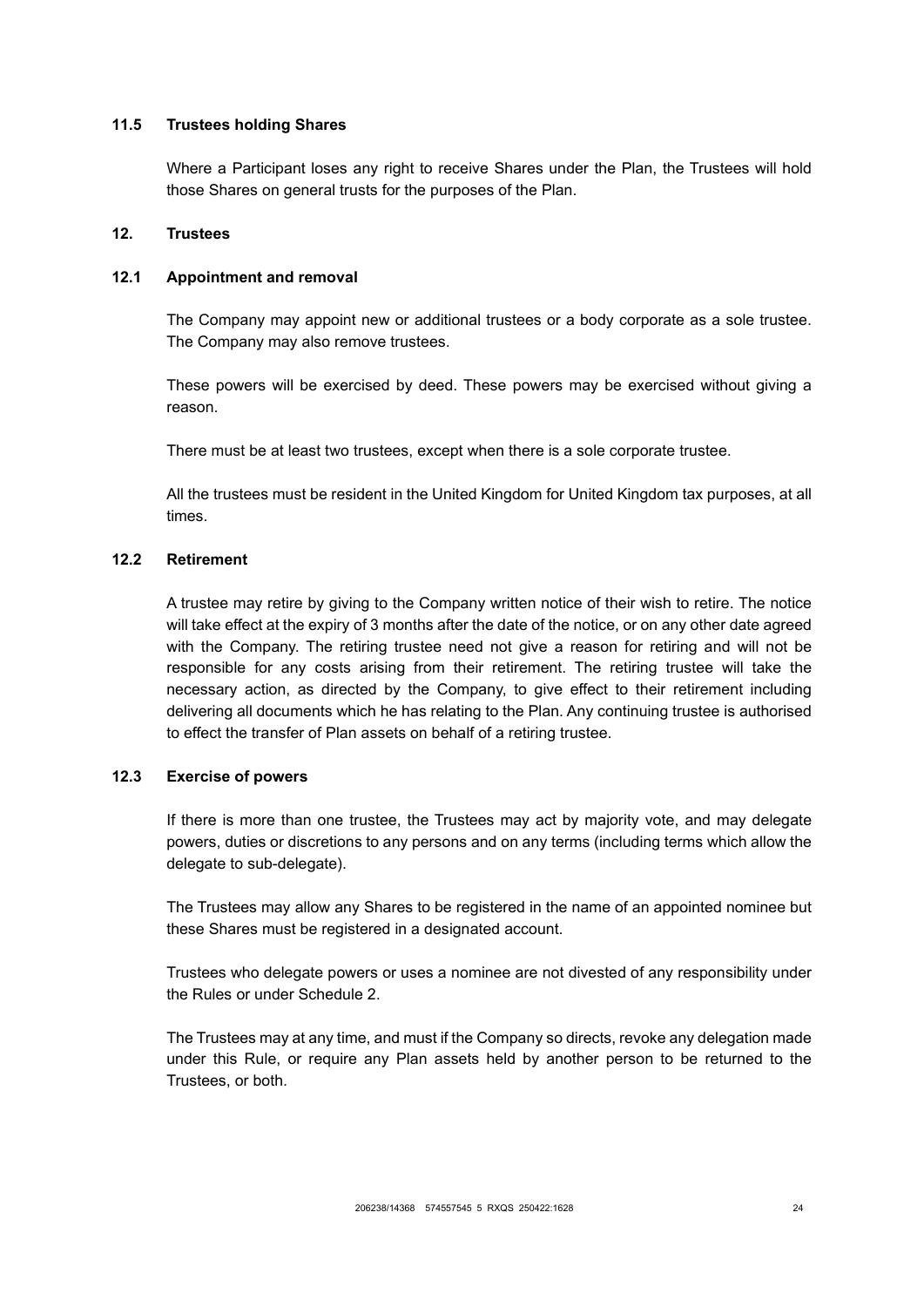## **12.4 Trustees' charges**

A trustee who carries on a profession or business may charge for services provided on a basis agreed with the Company, as also may a company or firm in which a trustee is interested. These charges will also be paid from the Plan assets, if available, unless the Directors decide otherwise.

### <span id="page-28-4"></span>**12.5 Limit of liability**

A trustee will not be liable for any breach of trust except wilful wrongdoing (but a paid trustee will also be liable for negligence).

### <span id="page-28-3"></span>**12.6 Indemnity**

The Participating Companies will jointly and severally indemnify each trustee (except a paid trustee) against any expenses and liabilities which are incurred through acting as a trustee of the Plan but which cannot, for any reason, be met from the Plan's assets. But this does not apply to expenses and liabilities which are incurred through wilful wrongdoing or in the case of a paid trustee negligence or covered by insurance under Rule [12.7.](#page-28-2) The indemnity in this Rule [12.6](#page-28-3) is in addition to and without prejudice to the right which the Trustees have under the general law and the Trustee Act 2000 to be indemnified out of the Plan's assets.

## <span id="page-28-2"></span>**12.7 Insurance**

The Trustees may insure the Plan against any loss caused by it or any of its employees, officers, agents or delegates. They may also insure themselves and any of these persons against liability for breach of trust not involving wilful wrongdoing. Except in the case of a paid trustee the premiums may be paid from the Plan assets.

If the Trustees are insured, they will waive the protection of Rule [12.5.](#page-28-4)

## **12.8 Personal interest**

The Trustees, and any director, officer or employee of a corporation acting as trustee may be interested in any securities of a Participating Company or any other company in which a Participating Company may be interested. Such person may enter into any contract with any such companies, and will not be liable to account for any profits obtained.

### <span id="page-28-0"></span>**13. Participating Companies**

#### <span id="page-28-1"></span>**13.1 Inclusion in the Plan**

An employer wishing to participate in the Plan must enter into a deed with the Company and the Trustees, agreeing to comply with the Rules.

#### **13.2 Ceasing to participate**

Any Participating Company will cease to participate in the Plan: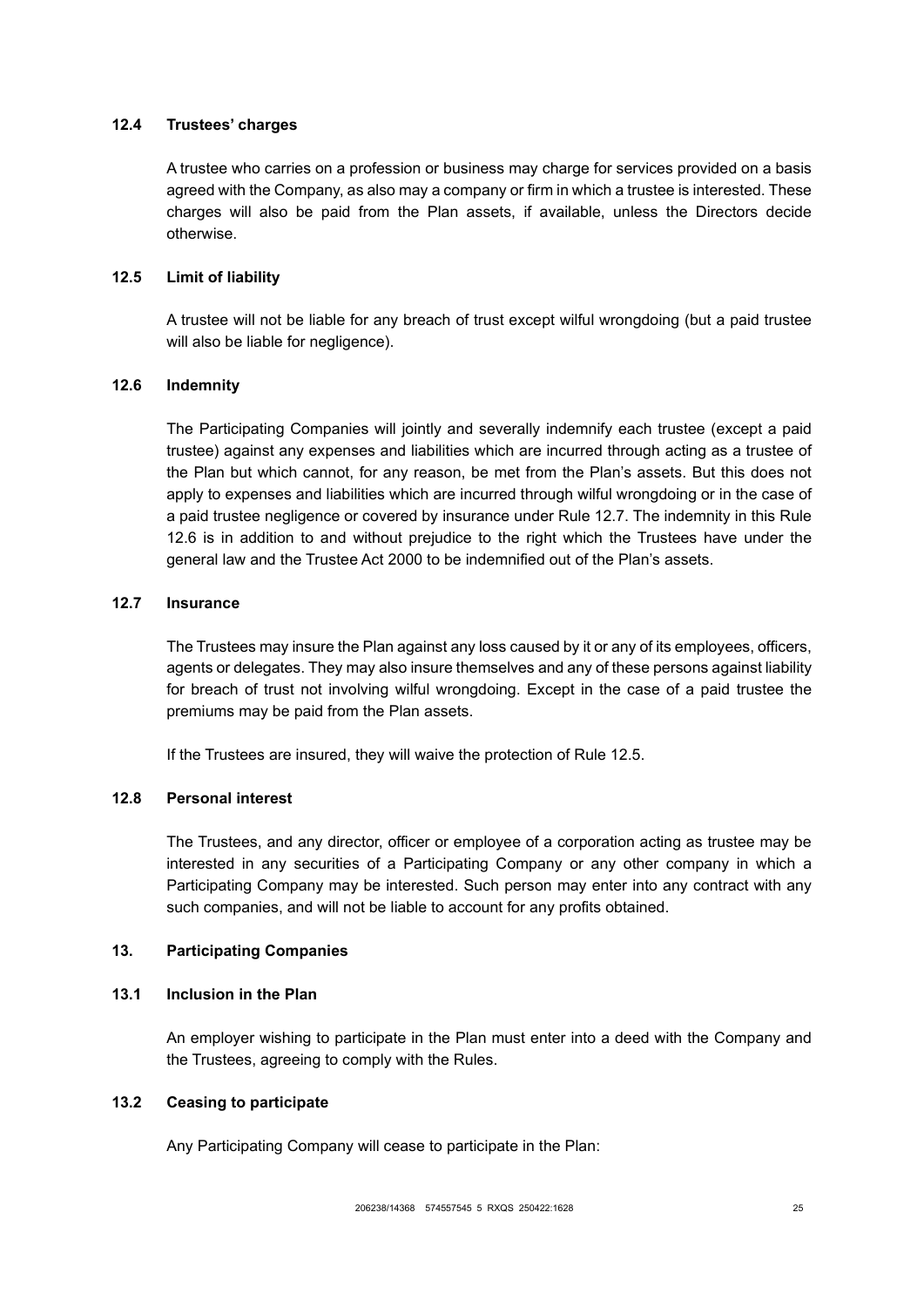- 13.2.1 when it ceases to be either a Subsidiary or under the control of the Company; or
- 13.2.2 if and during any times when the Directors decide that the Plan will not apply to it. (But in making this decision the Directors must ensure that the conditions in paragraph 10 of Schedule 2 are still satisfied. These conditions are that the Plan must not have any features which may discourage certain employees from participating, and that the Plan cannot benefit mainly directors or higher paid employees.)

### <span id="page-29-1"></span>**14. Changing the Rules**

### **14.1 General rule**

Subject to the rest of this Rule [14,](#page-29-1) the Directors and the Trustees may together by deed at any time change the Rules.

# <span id="page-29-2"></span><span id="page-29-0"></span>**14.2 Shareholders' approval**

- 14.2.1 The Company in general meeting must approve in advance by ordinary resolution any proposed change to the advantage of present or future Participants which relates to the following:
	- (i) the persons to or for whom Shares may be awarded under the Plan;
	- (ii) the limitations on the number of Shares which may be issued under the Plan; or
	- (iii) the maximum entitlement for each Participant under the Plan:
	- (iv) the basis for determining each Participant's entitlement to Shares;
	- (v) any rights attaching to the Shares;
	- (vi) the basis for determining a Participant's entitlement to, and the terms of securities, cash or other benefit to be provided and for the adjustment thereof (if any) in the event of a capitalisation issue, rights issue, sub-division or consolidation of shares or reduction or any other variation of capital of the Company; or
	- (vii) the terms of this Rule [14.2.1.](#page-29-2)

Some relaxations of the requirements in this Rule [14.2.1](#page-29-2) are set out in Rule [14.2.2.](#page-29-3)

- <span id="page-29-3"></span>14.2.2 The Directors need not obtain the approval of the Company in general meeting for any minor changes:
	- (i) to benefit the administration of the Plan;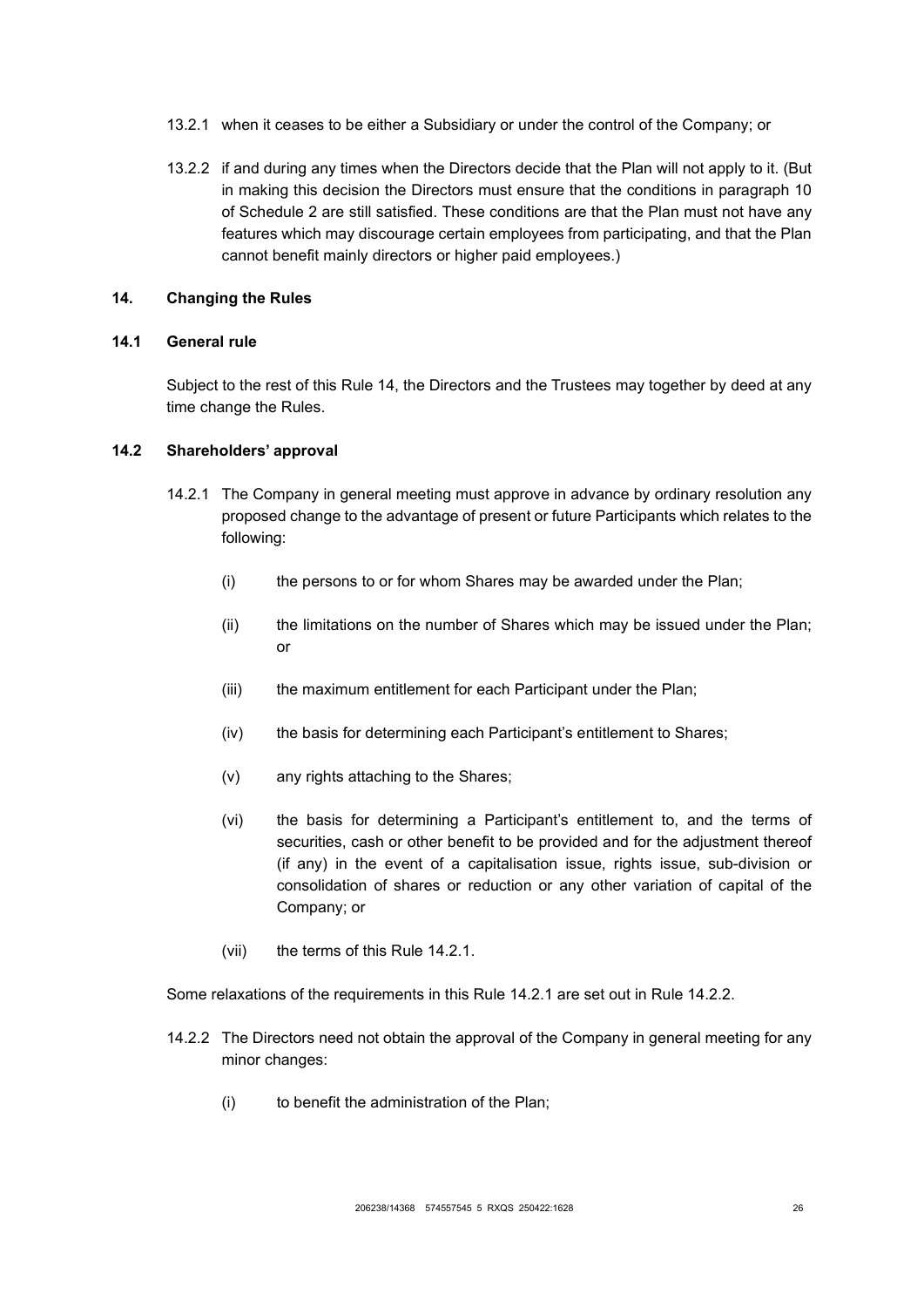- (ii) which are necessary or desirable in order to ensure the Plan is or remains a Schedule 2 plan;
- (iii) to comply with or take account of the provisions of any proposed or existing legislation;
- (iv) to take account of any changes to legislation; or
- (v) to obtain or maintain favourable tax, exchange control or regulatory treatment of any Participating Company, or any present or future Participant.
- 14.2.3 The Directors may, without obtaining the approval of the Company in general meeting, establish further plans (by way of schedules to the Rules or otherwise) based on the Rules, but modified to take account of local tax, exchange control or securities law in non-UK territories. However, any Shares made available under such plans are treated as counting against any limits on overall participation in the Plan.

### **14.3 Schedule 2 restrictions**

- 14.3.1 For so long as the Plan is to remain a Schedule 2 plan, the Plan must comply with Schedule 2 after any change to a "key feature" and the annual return relating to the Plan submitted to HMRC following any such change must include a declaration that the Plan continues to comply with Schedule 2.
- 14.3.2 A "key feature" is any Plan provision necessary to comply with Parts 2 to 9 of Schedule 2.

#### <span id="page-30-0"></span>**15. Termination**

### <span id="page-30-1"></span>**15.1 Termination notice**

The Company in general meeting or the Directors may at any time resolve to terminate the Plan. If they so resolve, they must issue a termination notice and give it without delay to:

- 15.1.1 the Trustees; and
- 15.1.2 Participants, and Employees who have returned valid application forms but have not been awarded any Shares or invested in Partnership Shares.

#### <span id="page-30-2"></span>**15.2 Effect of termination notice**

Once the Trustees receive the termination notice, they must not award or acquire any more Shares on behalf of Participants.

The Trustees must remove each Participant's Plan Shares from the Plan by either transferring them or the proceeds of their sale to the Participant or as he may direct, (if the Participant has died, their personal representatives may give these instructions.) This should be done as soon as practicable once three months have passed from the date the termination notice was given